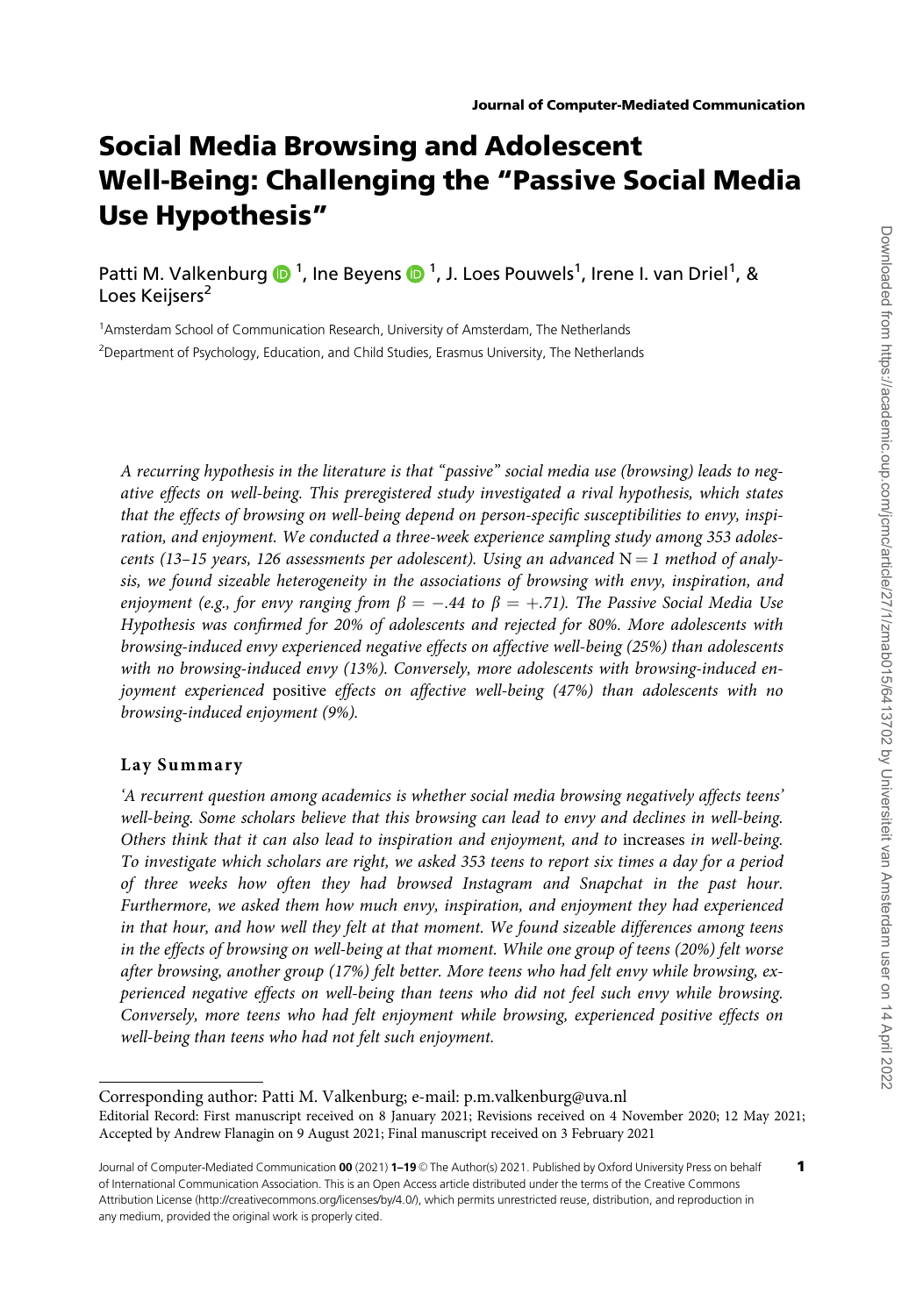#### Open Science Framework awards

# **Commaterials**

The components of the research methodology needed to reproduce the reported procedure and analysis are publicly available for this article.

#### **Comparison** Open Data

Digitally shareable data necessary to reproduce the reported results are publicly available for this article.

#### **Preregistered**

Research design was preregistered.

The past decade has witnessed a burgeoning empirical literature into the relation of adolescents' social media (SM) use with indicators of well-being, such as life satisfaction (Orben et al., 2019), depressed mood (Frison & Eggermont, 2017), or affective well-being (Beyens et al., 2020). In addition, several narrative reviews have attempted to integrate the results of these studies (e.g., Dienlin & Johannes, 2020; Verduyn et al., 2017). An important hypothesis forwarded in these reviews is that passive SM use may lead to decreases in well-being, because it induces upward social comparison and envy, whereas active SM use may elicit positive feedback and social connectedness, which subsequently lead to increases in well-being (Verduyn et al., 2017, 2020).

Although appealing at first sight, these opposite hypotheses for active and passive SM use create a dichotomy that has long been challenged by communication theories (e.g., Hall, 1980). In fact, both selective exposure and media effects theories reject the notion of "passive" media use. These theories consider the reception of media messages as active, in the sense that individual recipients have autonomy over the way they select, process, and interpret media messages. These theories argue that (a) people can only attend to a limited number of media messages out of the constellation of messages that can potentially attract their attention, (b) they select media messages in response to psychological, social, and situational antecedents that differ from person to person, and (c) because only those messages they select have the potential to influence them, the effects of these messages also differ from person to person (for a review, see Valkenburg et al., 2016).

The Passive Social Media Use Hypothesis is not only theoretically disputable, but also difficult to verify empirically, at least among adolescents. Whereas several studies have indeed found small overall negative effects of browsing on well-being at the aggregate level (e.g., Escobar-Viera et al., 2018; Orben & Przybylski, 2019), two recent studies adopting a person-specific within-person ( $N = 1$ ) approach suggest that the Passive Social Media Use Hypothesis only holds for a small subset of youth. In a first experience sampling (ESM) study by Beyens et al. (2020), only 10% of adolescents experienced the hypothesized negative effect of passive use on affective well-being, whereas the remaining adolescents experienced no effect or even a positive effect. In a subsequent study, which was based on the same data set as used in the current study, Beyens et al. (2021) found that among 11% of adolescents both active and passive use led to negative effects on affective well-being. Conversely, among 12% of adolescents both active and passive use led to positive effects on affective well-being. Perhaps most remarkable, though, was their finding that less than one percent of adolescents experienced the hypothesized positive effect of active use and the hypothesized negative effect of passive use on wellbeing.

The results of the two studies of Beyens et al. (2020, 2021) concur with the observations from several authors who have recently criticized the active & passive dichotomy in SM research (e.g.,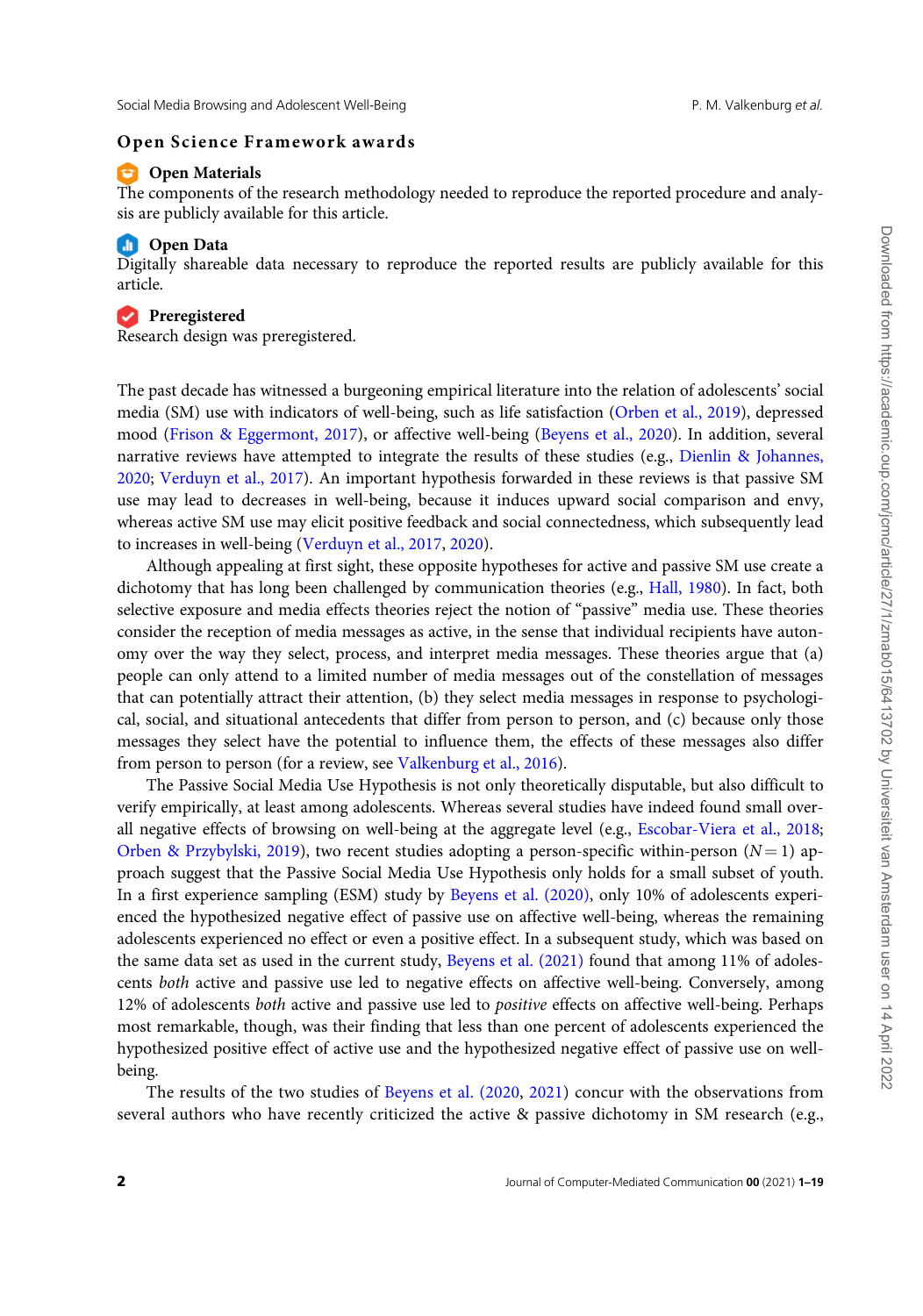Bayer et al., 2020; Ellison et al., 2020; Kross et al., 2020; Valkenburg et al., 2021). The aim of the current study was to further build on the studies by Beyens et al., by focusing on the question why adolescents may respond differently to passive SM use, hereafter called browsing. To do so, we investigated a rival hypothesis, which argues that the positivity or negativity of the effects of browsing on well-being does not depend on passive SM use per se, but on person-specific susceptibilities to how SM messages are processed. In fact, we expected that three important mechanisms identified in earlier studies may lead to differential effects of browsing on well-being: envy, inspiration, and enjoyment (Krasnova et al., 2015; Meier et al., 2020). Specifically, we expected that some adolescents are more susceptible than others to the negative effects of browsing on well-being, because they experience more envy, less inspiration, and less enjoyment during browsing than their peers. Conversely, we expected that other adolescents are more susceptible to the positive effects of browsing on well-being, because they experience less envy, more inspiration, and more enjoyment during browsing than their peers.

To investigate our rival hypothesis, we conducted an ESM study among 353 middle adolescents (13–15 years), whom we surveyed six times a day for three weeks (126 measurements per person, 32,755 assessments in total). We investigated early and middle adolescents because this is the age group that is especially prone to envy and to situationally induced fluctuations in well-being (Maciejewski et al., 2015). We focused on the two platforms that Dutch adolescents most often use for browsing: Instagram and Snapchat (van Driel et al., 2019). Although both platforms also afford private interactions, in this study we focused on their affordance to browse (semi-)public posts and stories of fellow users. Such (semi-)public posts and stories are subject to a "positivity bias" (Reinecke & Trepte, 2014, p. 95), the tendency of SM users to share more positive messages and emotions in (semi-)public SM interactions than in private SM interactions and in offline public interactions (Reinecke & Trepte, 2014; Waterloo et al., 2018). Browsing such (semi-)public SM messages may provide adolescents with ample opportunity to experience envy, inspiration, and/or enjoyment.

Like most earlier ESM studies on SM use (e.g., Bayer et al., 2018; Verduyn et al., 2015; Wenninger et al., 2019), we investigated affective well-being as the outcome, defined as an adolescent's current feelings of happiness (e.g., Tov, 2018, hereafter called well-being). In addition, we focused solely on browsing, firstly because the two recent studies of Beyens et al. (2020, 2021) already compared the effects of both active and passive SM use on affective well-being, and secondly, because envy and inspiration, two of our investigated mechanisms, are hypothesized to be induced by browsing and not by active SM use. To capture adolescents' person-specific susceptibilities to the effects of browsing on envy, inspiration, enjoyment, and well-being, we employed Dynamic Structural Equation Modeling (DSEM), an advanced method of analysis that combines the strengths of  $N=1$  time-series analysis with multilevel and Structural Equation Modeling (Asparouhov, Hamaker, & Muthén, 2018).

# Social Media Browsing, Envy, and Well-Being

The Passive Social Media Use Hypothesis (e.g., Verduyn et al., 2017) is based on two successive mechanisms: It firstly assumes that browsing induces upward social comparison, which, subsequently, provokes envy. Envy is a painful and hostile emotion that arises when a person "lacks another's superior quality, achievement, or possession and either desires it or wishes that the other lacked it" (Parrott & Smith, 1993, p. 908). In some SM studies, a distinction is made between benign and malicious envy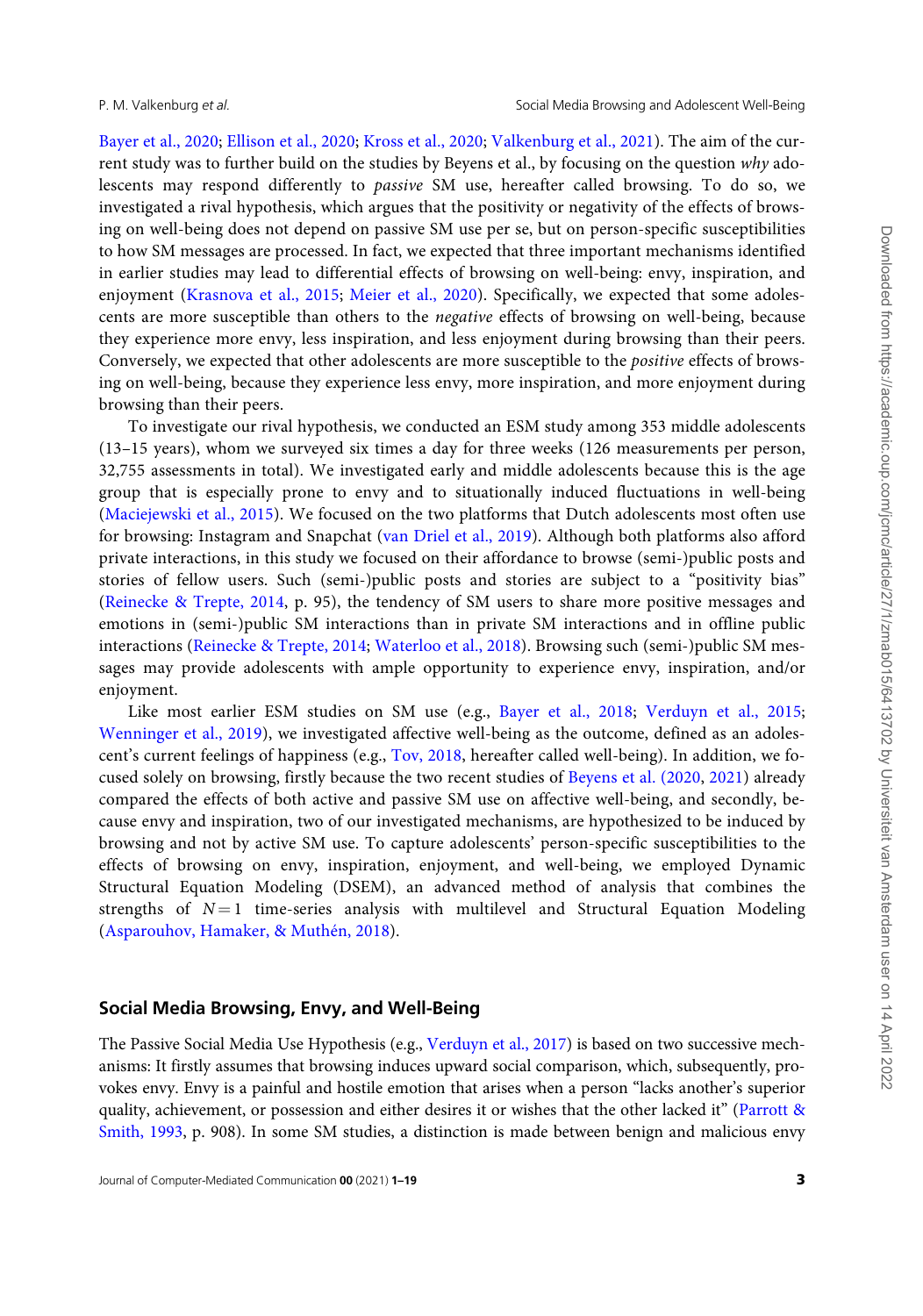(e.g., Meier et al., 2020; Wu & Srite, 2021), while others have focused only on malicious envy (e.g., Lin et al., 2018). Whereas benign envy motivates us to try to achieve similar achievements or possessions as the person we envy, malicious envy makes us wish that the envied person lacks or does not deserve these achievements or possessions (van de Ven et al., 2009). Because benign envy is strongly correlated with inspiration (e.g., Meier et al., 2020), and because our aim was to compare the effects of SMinduced envy on well-being with those of SM-induced inspiration and enjoyment, we focused on malicious envy, hereafter simply called envy.

Some studies have investigated the indirect effect of browsing on envy, via upward social comparison. Most of these studies have yielded a positive indirect effect, meaning that browsing elicited upward comparison, which in turn resulted in envy (e.g., Noon & Meier, 2019). Other studies have (only or also) examined the *direct* association of browsing with envy, yielding a nonsignificant (e.g., Scherr et al., 2019) or a positive effect (e.g., Wang et al., 2019) of browsing on envy. In the current study, we also focused on the direct effects of browsing on envy, which allowed us to compare these effects with those on inspiration and enjoyment, which do not necessarily result from social comparison.

A possible explanation for the mixed findings in earlier studies into the effects of browsing on envy may be that many prior studies have used suboptimal methods of analysis to establish these effects. Most of these studies, including our own early work, have investigated the overall betweenperson associations of browsing with envy (e.g., do frequent browsers report less envy than infrequent browsers). However, such between-person methods of analysis overlook an important proposition of media effects theories, namely that media effects are conceptualized as intra-individual changes in cognitions, emotions, or behavior within persons as a result of their media use (Valkenburg et al., 2016). Therefore, the effects of browsing on envy (and any other outcome) could best be investigated by identifying potential changes within persons due to their browsing.

In adjacent disciplines, it has been recognized for quite a while that changes due to individuals' interactions with their environment should be conceptualized as an idiographic process, that is, a within-person process that differs across individuals (Lerner & Lerner, 2019; Molenaar, 2004). Just like in media effects research, in these disciplines it has long been assumed that nomothetic (i.e., aggregate between-person) results are generalizable to idiographic (i.e., person-specific within-person) results. However, more recently, it has been demonstrated that this assumption is only valid under two very strict conditions that are highly improbable in the social sciences (for a discussion of these conditions, see Molenaar, 2004; Molenaar & Campbell, 2009). It is therefore likely that the personspecific within-person associations of browsing with envy and/or well-being are unrelated to or even opposite to their analogue between-person associations. However, because the effects of SM involve within-person changes, they should preferably be investigated by idiographic methods of analysis (cf. Molenaar & Campbell, 2009).

Investigating the idiographic associations of browsing with envy is consistent with theories of envy (Cohen-Charash, 2009), which argue that some individuals may experience no or little envy during or after an envy-inducing experience, whereas others may experience much envy during or after the same experience. It is also consistent with recent media effects studies that adopted an idiographic approach, which have demonstrated that the effect of browsing on well-being differs strongly from adolescent to adolescent (Beyens et al., 2020, 2021). Based on envy theory (Cohen-Charash, 2009) and these earlier results, it is conceivable that the association of browsing with envy also differs considerably from adolescent to adolescent. Therefore, we investigated the following research question:

(RQ1). To what extent does the within-person association of adolescents' browsing in the past hour with envy in that hour differ from adolescent to adolescent?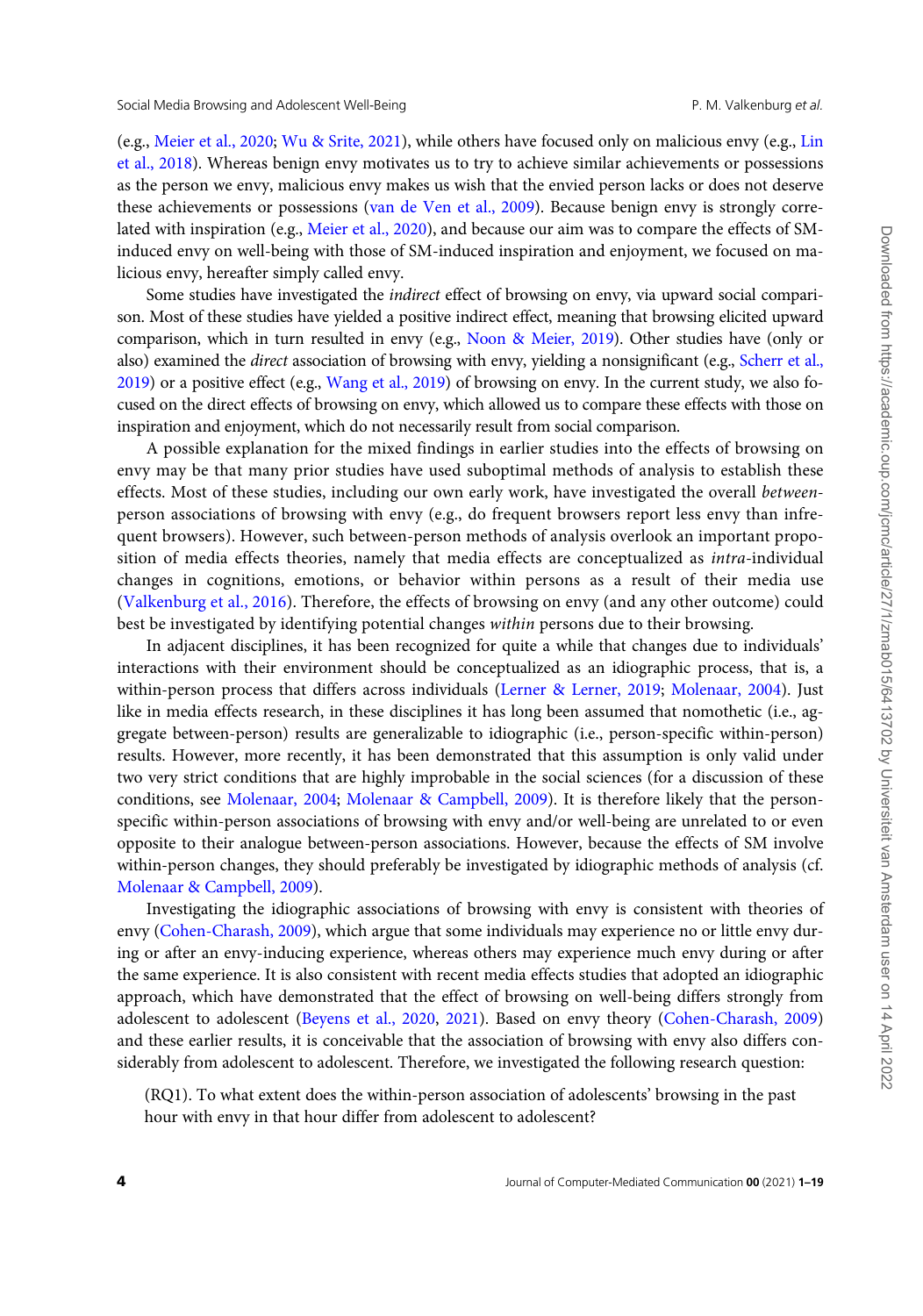While the Passive Social Media Use Hypothesis assumes that passive SM use leads to decreases in well-being, our rival hypothesis argues that the effects of browsing on well-being depend on personspecific susceptibilities to SM-induced envy. Based on this hypothesis, we expected that especially adolescents who are susceptible to envy while browsing experience negative effects on well-being. Moreover, while envy can be situationally induced during browsing, it has also been conceptualized as a relatively stable disposition that differs across individuals (Smith & Kim, 2007). Based on situational (Cohen-Charash, 2009) and dispositional theories of envy (Smith & Kim, 2007), it is therefore possible that the person-specific within-person effects of browsing on well-being do not only depend on differences in SM-induced envy but also on differences in dispositional envy:

(H1). Adolescents with SM-induced envy (H1a) or higher dispositional envy (H1b) experience more negative within-person effects of browsing on well-being than adolescents without SM-induced envy or lower dispositional envy.

#### Social Media Browsing, Inspiration, Enjoyment, and Well-Being

Although the conclusions of most reviews confirm the Passive Social Media Use Hypothesis, several recent studies have demonstrated that browsing cannot only lead to envy, but also to inspiration (Meier et al., 2020) and enjoyment (Krasnova et al., 2015), which can both lead to positive rather than negative effects on well-being (Meier et al., 2020; Schueller & Seligman, 2010). In fact, SM-induced inspiration and enjoyment seem to be at least as common as SM-induced envy. For example, Krasnova et al. (2015) found that college-aged Facebook users experienced more positive than negative emotions in response to the self-presentation of their Facebook friends: About 25% experienced envy in response to these self-presentations, whereas about half of them experienced pleasure and enjoyment, and another 6% inspiration and admiration. It is therefore surprising that the literature on the effects of browsing on inspiration and enjoyment is so much scarcer than that on envy.

Inspiration is an experience of enthusiasm that is often evoked spontaneously by someone or something, and which may elicit a moment of clarity or a sudden insight (Thrash et al., 2014). Although inspiration is not universally regarded as an emotion, it does involve emotions such as admiration and awe (Thrash et al., 2014). Because inspiration is included in the Positive and Negative Affect Scale (PANAS, Watson et al., 1988), it is assumed to fluctuate within persons. Although enjoyment is also not universally viewed as an emotion, in our study we follow Ekman (1992), who considers enjoyment as one of the seven basic emotions. Based on Vorderer et al. (2004), we define enjoyment as a pleasurable emotional response to an enjoyment-inducing message.

Like envy, inspiration (Thrash et al., 2014) and enjoyment (Watson et al., 1988) can be situationally induced as well as dispositional, and both types of inspiration and enjoyment can differ across individuals. It is therefore conceivable that the effects of browsing on inspiration and enjoyment differ from adolescent to adolescent, meaning that some adolescents experience more inspiration or enjoyment during browsing than other adolescents do. Moreover, it is likely that the effects of browsing on well-being differ for adolescents who vary in SM-induced and dispositional inspiration and enjoyment. Therefore, for both inspiration and enjoyment, we investigated the same research question and hypothesis as we did for envy:

(RQ2). To what extent do the within-person associations of adolescents' browsing in the past hour with inspiration (RQ2a) and enjoyment in that hour (RQ2b) differ from adolescent to adolescent?

(H2). Adolescents with SM-induced inspiration (H2a) or SM-induced enjoyment (H2b) and with higher dispositional inspiration (H2c) or higher dispositional enjoyment (H2d)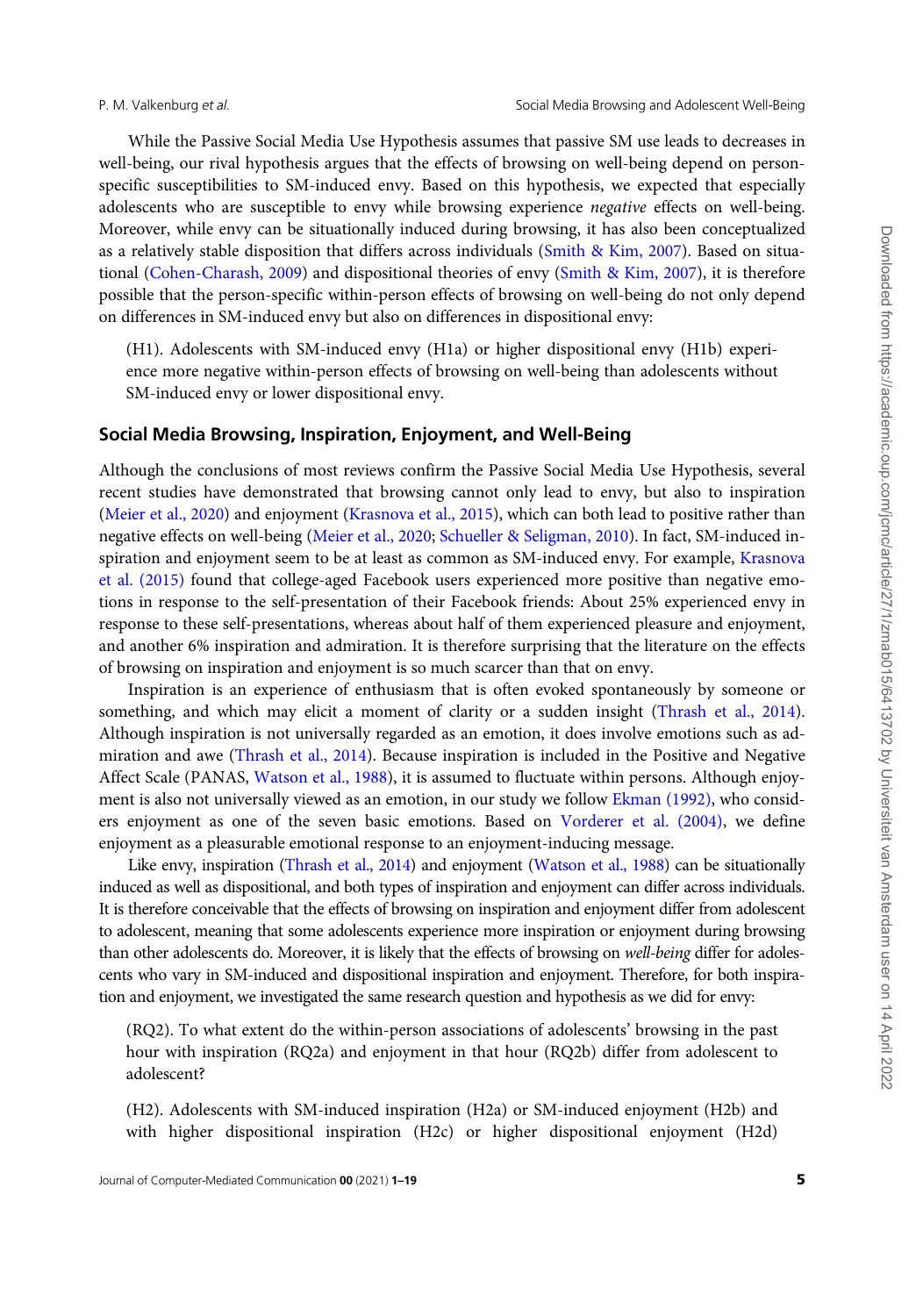experience more positive within-person effects of browsing on well-being than adolescents without SM-induced inspiration or enjoyment and lower dispositional inspiration or enjoyment.

# Method

This preregistered (https://osf.io/eahrx/) ESM study is part of a larger project on the psychosocial consequences of SM use for adolescents. It is based on a three-week ESM wave of this project, which was fielded in December 2019. It builds upon an earlier study by Beyens et al. (2021), which used data of the same ESM wave. Beyens et al. (2021) already demonstrated sizeable heterogeneity in the within-person effects of browsing (i.e., named passive public SM use) on well-being. The current ESM study extends that of Beyens et al. (2021) in that it focuses on the person-specific effects of browsing on envy, inspiration, and enjoyment. Moreover, it investigates to what extent the person-specific effects of browsing on well-being could be explained by SM-induced and dispositional envy, inspiration, and enjoyment.

# Data Availability

The data set underlying this study is available at Figshare: https://doi.org/10.21942/uva.13547441.

#### Participants

The sample of this study consisted of 353 Instagram and/or Snapchat users (58% girls,  $M_{\text{age}} = 14.11$ ,  $SD = 0.68$ ) from a large secondary school in the southern part of the Netherlands. The initial sample consisted of 387 early and middle adolescents. Because the current study focused on the effects of Instagram and Snapchat browsing, it only included the 92% of adolescents who used these platforms more than once a week. For more details about the sample and its representativeness, see Beyens et al. (2021).

#### Sampling Scheme and Compliance

In total, participants received 126 ESM surveys (i.e., 21 days \* 6 assessments a day) at random time points within fixed intervals. Our notification scheme with the response windows is uploaded on the Open Science Framework (OSF; https://osf.io/tbdjq/). On average, participants completed 92.79 ESM surveys (SD = 22.59). We reached a compliance rate of 74%, which is high in comparison with previous ESM studies among adolescents (van Roekel et al., 2019). For more details about our procedure, monitoring and incentives plan, a priori power analyses, and methods of analysis, see Supplement 1 and Beyens et al. (2021).

# Measures

#### Browsing

Browsing was measured by the following two items: "How much time in the past hour have you spent viewing posts/stories of others on Instagram?" and "viewing stories of others on Snapchat?". Response options ranged from 0 to 60 min, with 1-minute intervals.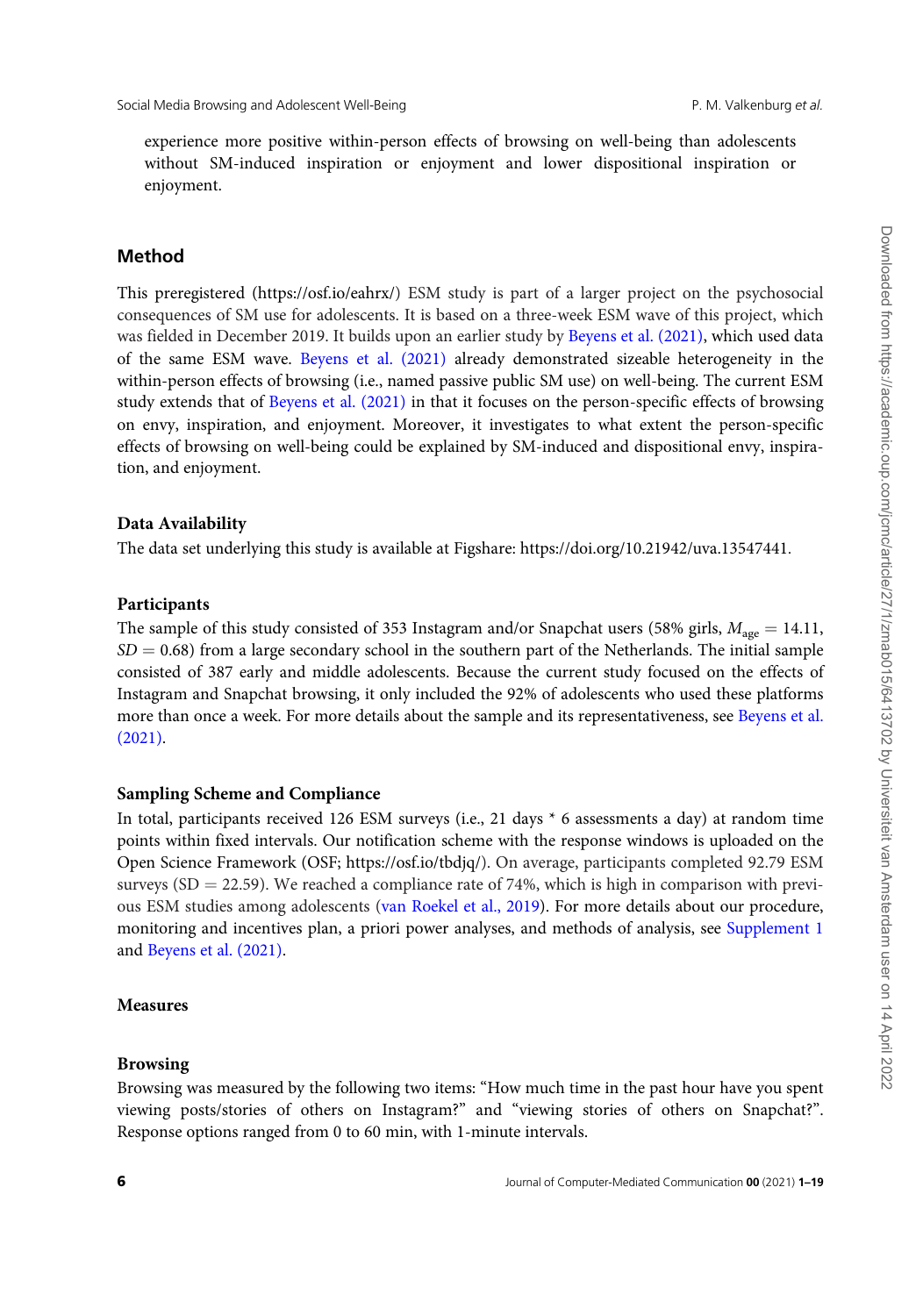#### Well-being

In each ESM survey, adolescents were asked to respond to the question "How happy do you feel right now?" using a 7-point scale ranging from 0 (not at all) to 6 (completely) with 3 (a little) as the midpoint. This single item has been reliably used in previous ESM studies and has high convergent validity (Beyens et al., 2020).

# Envy, inspiration, and enjoyment

Envy, inspiration, and enjoyment were measured with the following three items: "How jealous of someone did you feel in the past hour?" "How inspired by someone did you feel in the past hour?" and "How much did you like what you did in the past hour?". For each item, we used a 7-point scale ranging from 0 (not at all) to 6 (completely), with 3 (a little) as the midpoint. SM-induced envy, inspiration, and enjoyment were operationalized as the person-specific associations of browsing with envy, inspiration, and enjoyment. Dispositional envy, inspiration, and enjoyment were operationalized as the latent person means of the 126 ESM assessments. Emotions like envy and enjoyment are typically fleeting, and therefore especially prone to recall bias (Diener, 1990). Therefore, investigating the average of momentary measures of these emotions may be more reliable and valid than one-shot trait survey measures (Fleeson, 2001).

In everyday Dutch language, no distinction is made between envy and jealousy, and certainly not among middle adolescents (cf. Lennarz et al., 2017). Moreover, even in the top Dutch dictionary (Van Dale), envy and jealousy are treated as synonyms. We therefore used the Dutch term for jealousy to measure envy because this term is more ubiquitously used, and certainly in the context of SM browsing.

### Method of Analysis

We employed Dynamic Structural Equation Modeling (DSEM) for intensive longitudinal data in Mplus Version 8.4 (Asparouhov et al., 2018). We first ran a concurrent DSEM model (Model 1) to investigate person-specific differences in SM-induced envy, inspiration, and enjoyment. At the withinperson level of this model, we modeled envy, inspiration, and enjoyment as the outcomes, and browsing as the time-varying covariate (i.e., predictor). At the between-person level, we investigated the associations between the latent person means of browsing with the latent person means of envy, inspiration, and enjoyment. In addition, we added random slopes to investigate whether the personspecific within-person associations of browsing with envy, inspiration, and enjoyment would differ across adolescents (to investigate RQ1 and RQ2).

In a second DSEM model (Model 2), we modeled well-being as the outcome, controlled for the autoregressive effect of well-being, and predicted by browsing as the time-varying covariate. To investigate the extent to which the person-specific effects of browsing on well-being depend on adolescents' SM-induced envy, inspiration, and enjoyment (H1a, H2a, H2b) and their dispositional envy, inspiration, and enjoyment (H1b, H2c, H2d), we included adolescents' SM-induced envy, inspiration, and enjoyment (i.e., the person-specific slopes of model 1), as well as their dispositional envy, inspiration, and enjoyment (i.e., person-mean scores) as time-invariant covariates of the person-specific effects of browsing on well-being. A more elaborate description of our analyses, including our inference criteria for our within- and between-person effects, can be found in our preregistration and Supplement 1.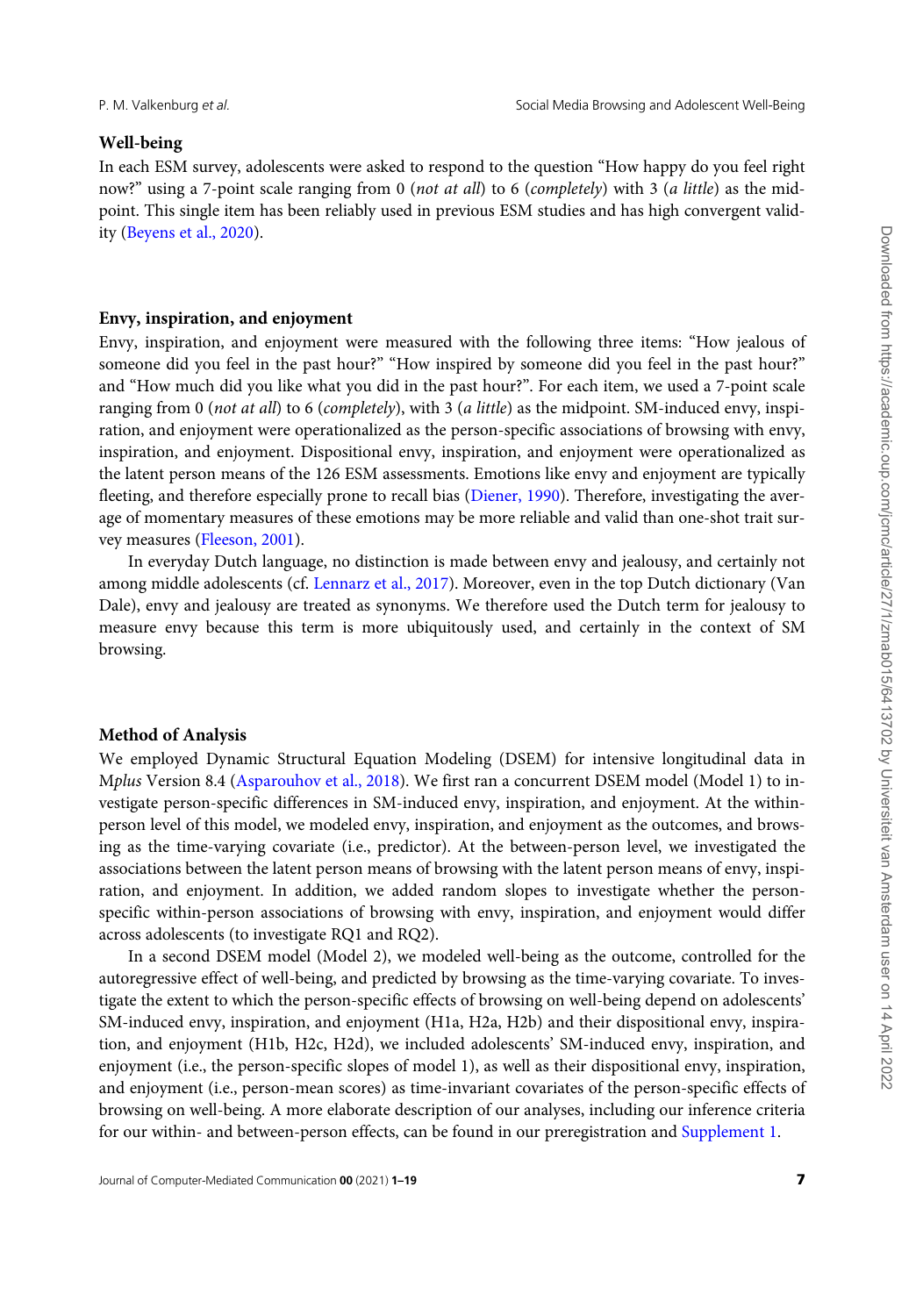#### Results

#### Descriptives and Correlations

The range, means, standard deviations, within-person, between-person, and intraclass correlations of all variables in the study are included in Supplement 2. As the Table in Supplement 2 shows, the means for envy and inspiration were around 1.00 (range 0–6) and those for enjoyment and wellbeing around 4.00 (range 0–6). Enjoyment was the most common emotion among participants. During 94% of all ESM observations, adolescents experienced some enjoyment (rating  $> 1$ ), during 30% some envy, and during 33% some inspiration.

At both the between- and within-person level, browsing was positively associated with envy (b:  $r = .40$ , w:  $r = .09$ ) and inspiration (b:  $r = .38$ , w:  $r = .08$ ), but not with enjoyment (b:  $r =$  $-0.09$ , w:  $r = 0.01$ ). Contrary to expectations, envy and inspiration were positively related at both the between-  $(r = .86)$  and within-person level  $(r = .40)$ . Finally, enjoyment was negatively associated with envy at the between- and within-person level (b:  $r = -.26$ ; w:  $r = -.07$ ), and negatively associated with inspiration at the between-person level ( $r = -.16$ ), but positively at the withinperson level  $(r = .07)$ .

### Investigating Person-Specific Effects (RQ1 and RQ2)

Our first DSEM model, with envy, inspiration, and enjoyment as the outcomes and browsing as the predictor converged well before 5,000 iterations: The Potential Scale Reduction (PSR) value was close to 1 (PSR  $=$  1.001). Table 1 presents the results of the DSEM analysis. Our first and second research question asked to what extent the within-person effects of browsing on envy, inspiration, and enjoyment would differ from adolescent to adolescent. The significant random effects of browsing on envy, inspiration, and enjoyment revealed striking differences in person-specific effects. As Figure 1 shows, the person-specific standardized effects (betas) ranged from  $\beta = -.44$  to  $\beta = +.71$ for envy, from  $\beta = -.45$  to  $\beta = +.67$  for inspiration, and from  $\beta = -.16$  to  $\beta = +.20$  for enjoyment.

#### Explaining Person-Specific Effects (H1 and H2)

Our second DSEM model also converged well before 5,000 iterations (PSR  $=$  1.005). Table 2 summarizes the results of the DSEM analysis with well-being as the outcome, browsing as the predictor, and SM-induced and dispositional envy, inspiration, and enjoyment as the six hypothesized timeinvariant moderators. As Table 2 shows, our second DSEM model yielded a negative between-person association of browsing with well-being ( $\beta = -.12$ ), as has already been reported in Beyens et al. (2021). This association meant that adolescents who spent more time on browsing than their peers across the three weeks, reported lower average levels of well-being than these peers.

The model did not yield an overall within-person effect of browsing on well-being ( $\beta = -.004$ ), which was also already reported in (Beyens et al., 2021). This latter result meant that, overall, the time adolescents spent on browsing in the previous hour did not lead to increases or decreases in momentary well-being (compared to their average level of well-being). However, the significant random effect indicated that the effect of browsing on well-being differed considerably from adolescent to adolescent. The person-specific effects of browsing on well-being ranged from  $\beta = -.17$  to  $\beta = +.27$  (see Figure 2, lower left histogram). Expressed in percentages (based on our preregistered inference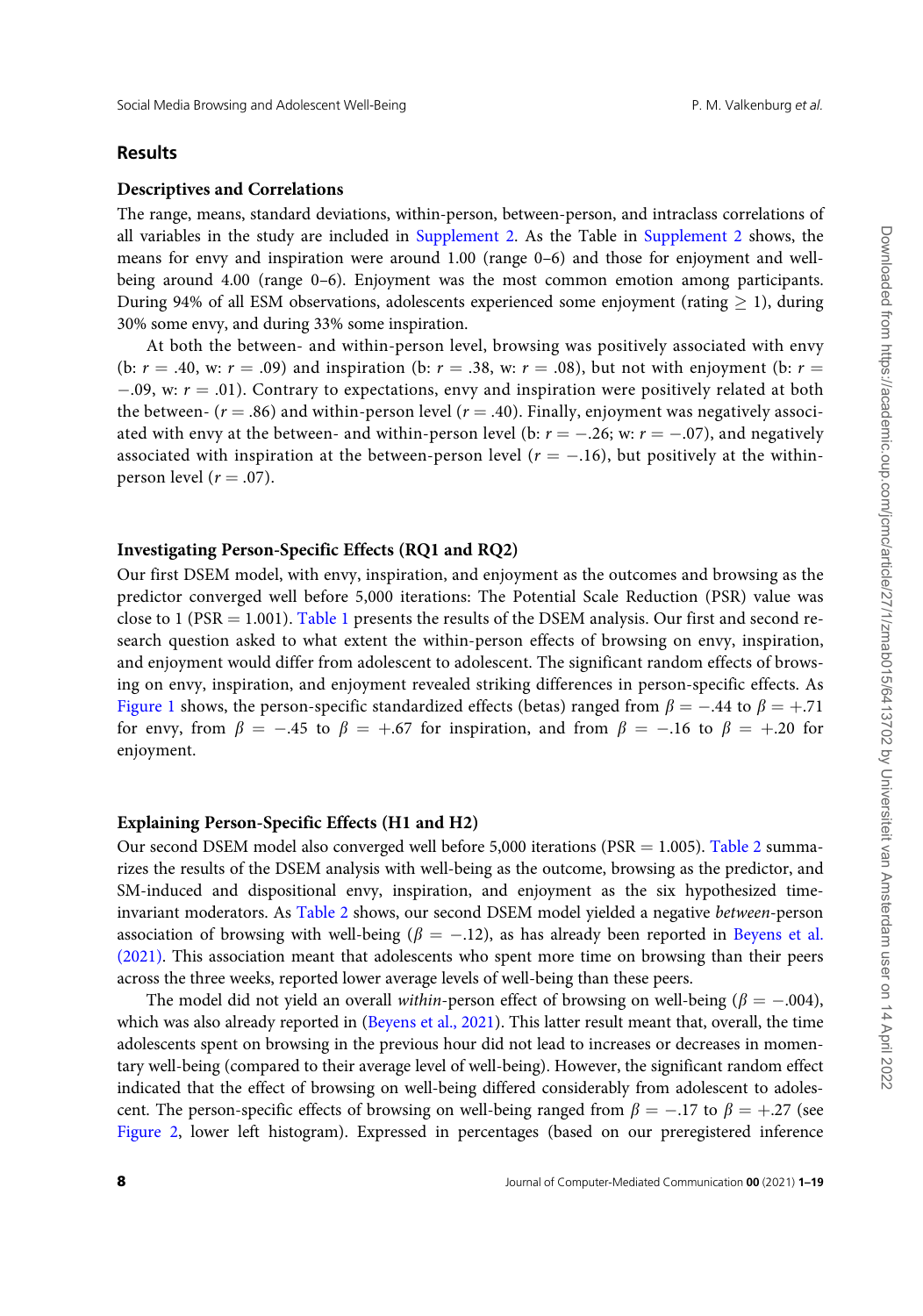|  | Table 1 Main Outcomes DSEM Model of Browsing With Envy, Inspiration, and Enjoyment |  |  |  |  |  |
|--|------------------------------------------------------------------------------------|--|--|--|--|--|
|--|------------------------------------------------------------------------------------|--|--|--|--|--|

| $\boldsymbol{b}$ | $\beta$ | $\mathcal{P}$    | 95% CI                        |
|------------------|---------|------------------|-------------------------------|
| .103             | .079    | .000             | [.063, .096]                  |
|                  |         |                  |                               |
|                  |         |                  |                               |
| .327             | .411    | .000             | [.316, .496]                  |
| .000             | $-.003$ | .484             | $[-.124, .120]$               |
| .012             | .050    | .222             | $[-.075, .177]$               |
| $\sigma^2$       |         | $\boldsymbol{p}$ | 95% CI                        |
| 0.056            |         | .000             | $[0.044, 0.072]$ <sup>a</sup> |
| $\boldsymbol{b}$ | $\beta$ | $\boldsymbol{p}$ | 95% CI                        |
|                  |         |                  |                               |
| .113             | .081    | .000             | [.064, .098]                  |
|                  |         |                  |                               |
| .330             | .388    | .000             | [.293, .476]                  |
| $-.007$          | $-.035$ | .286             | $[-.157, .089]$               |
| .003             | .013    | .421             | $[-.112, .144]$               |
| $\sigma^2$       |         | $\boldsymbol{p}$ | 95% CI                        |
| 0.063            |         | .000             | $[0.048, 0.080]^a$            |
| b                | $\beta$ | $\boldsymbol{p}$ | 95% CI                        |
|                  |         |                  |                               |
| .023             | .013    | .045             | $[-.002, .028]$               |
|                  |         |                  |                               |
| $-.061$          | $-.094$ | .042             | $[-.200, .013]$               |
| $-.003$          | $-.026$ | .362             | $[-.172, .121]$               |
| $-.019$          | $-.138$ | .074             | $[-.310, .052]$               |
| $\sigma^2$       |         | $\boldsymbol{p}$ | 95% CI                        |
| 0.027            |         | .000             | $[0.018, 0.040]$ <sup>a</sup> |
| $\boldsymbol{b}$ | $\beta$ | $\dot{p}$        | 95% CI                        |
| .043             | .723    | .000             | [.609, .814]                  |
| $-.009$          | $-.227$ | .025             | $[-.434, .000]$               |
| .000             | $-.001$ | .497             | $[-.230, .230]$               |
|                  |         |                  |                               |

Notes: bs are unstandardized and  $\beta$ s are standardized betas;  $p$ -values are one-tailed Bayesian  $p$ -values (McNeish & Hamaker, 2020); Significant effects are depicted in bold;  $SM-I = SM$ -induced; Disp.=Dispositional.

<sup>a</sup>The 95% Credible Interval of the variances around the within-person effect of browsing on envy, inspiration, and enjoyment signifies that these effects differed among adolescents.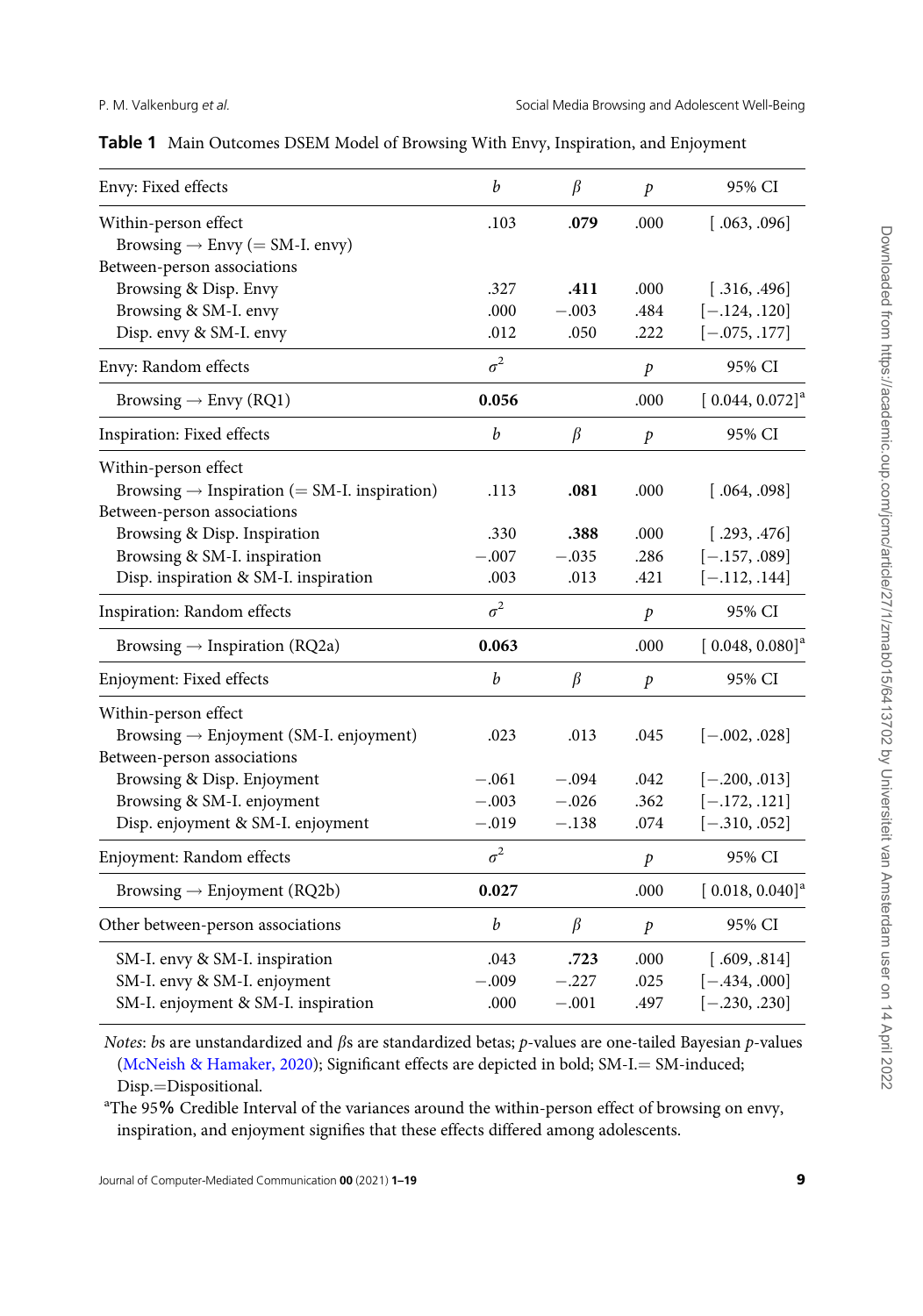Social Media Browsing and Adolescent Well-Being P. M. Valkenburg et al.



Figure 1 The ranges of the person-specific effect sizes of browsing on envy, inspiration, and enjoyment.

Notes. The y-axes represent the number of adolescents; the x-axes represent the person-specific effect sizes of browsing on envy, inspiration, and enjoyment, which ranged from  $\beta=-.44$  to  $\beta=+.71$  for envy (upper left plot), from  $\beta=-.45$ to  $\beta = +.67$  for inspiration (upper right plot), and from  $\beta = -.16$  to  $\beta = +.20$  for enjoyment (bottom plot). The vertical black lines are the average within-person effects of browsing on envy ( $\beta = .08$ ), inspiration ( $\beta = .08$ ), and enjoyment ( $\beta$  $= .01$ ).

criteria, see Supplement 1), we found that 20% of adolescents experienced a negative effect of browsing on well-being (i.e.,  $\beta < -0.05$ ), whereas another 17% experienced a positive effect (i.e.,  $\beta > .05$ ).

Our first and second hypotheses predicted that the person-specific effects of browsing on wellbeing would be more negative for adolescents with SM-induced envy (H1a) or higher dispositional envy (H1b), and more positive for adolescents with SM-induced inspiration (H2a) and enjoyment (H2b), and for adolescents with higher dispositional inspiration (H2c) or enjoyment (H2d). These hypotheses were partly supported. Contrary to hypotheses H1b, H2c, and H2d, dispositional envy, dispositional inspiration, and dispositional enjoyment could not explain the differences in personspecific effects of browsing on well-being, and neither could SM-induced inspiration (H2a). This meant that the effects of browsing on well-being did not depend on adolescents' trait-like envy, inspiration, and enjoyment, and neither on SM-induced inspiration.

The effects of browsing on well-being could be explained by *SM-induced* envy (H1a,  $\beta = -.13$ ) and SM-induced enjoyment (H2b,  $\beta = .43$ ). Although the credibility intervals for the moderating effect of SM-induced envy contained zero, the effect size was below the  $\beta \leq -.10$  threshold, and, therefore, according to our preregistered inference criteria, we interpreted it as a negative association. Doing so enabled us to compare the small moderating effect of SM-induced envy with the strong one of SM-induced enjoyment. As Figure 2 shows, more adolescents with SM-induced envy (i.e., a person-specific within-person effect of  $\beta = 0.05$  or stronger) experienced negative effects of browsing on well-being (25%, see upper right plot) than adolescents without SM-induced envy (13%, see upper left plot). Conversely, more adolescents with SM-induced enjoyment experienced positive effects of browsing on well-being (47%, lower right plot) than adolescents without SM-induced enjoyment (9%, lower middle plot).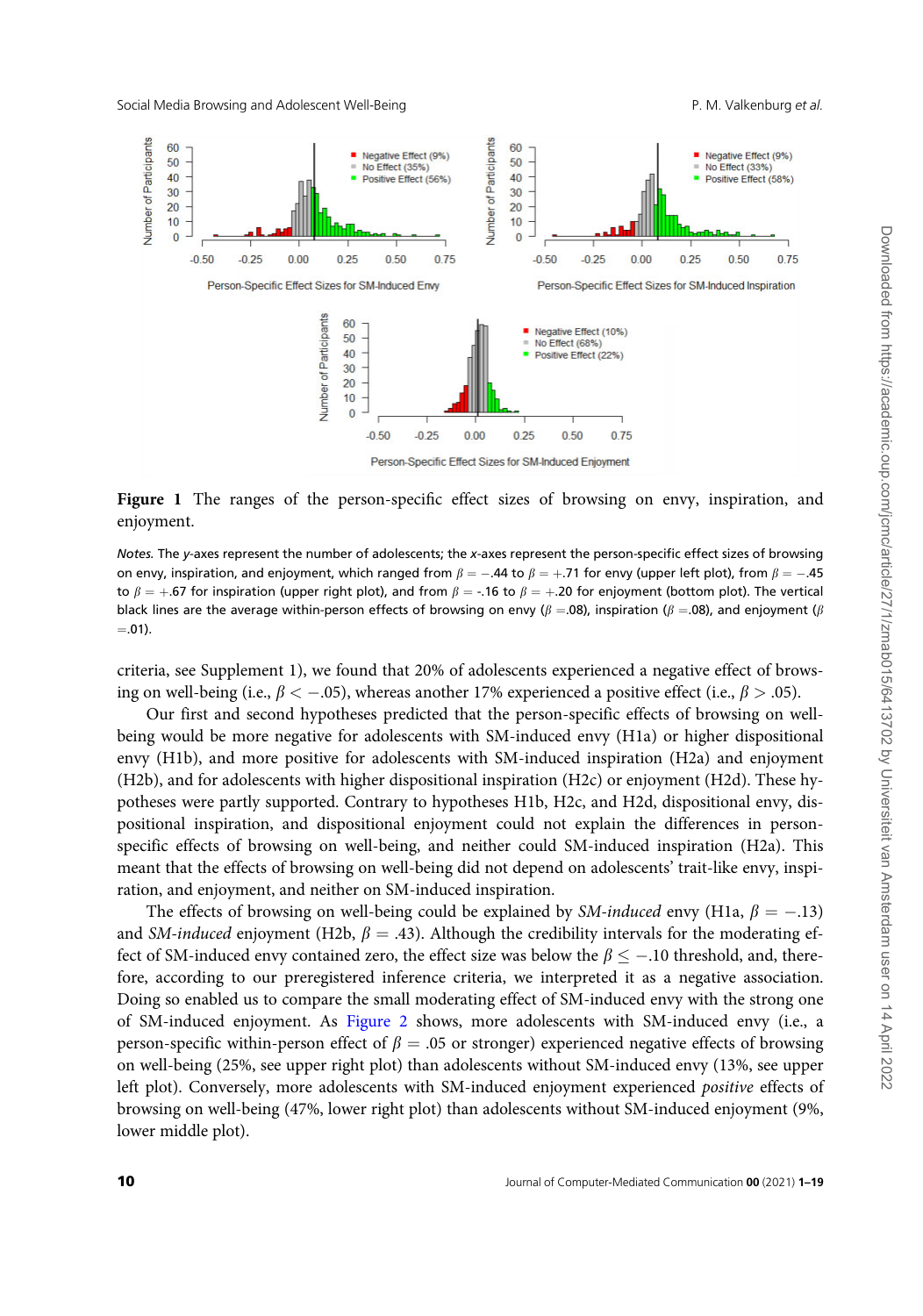| Fixed effects                                       | b          | $\beta$ | $\mathcal{P}$ | 95% CI                        |
|-----------------------------------------------------|------------|---------|---------------|-------------------------------|
| Within-person effects                               |            |         |               |                               |
| Browsing $\rightarrow$ Well-being (Beta)            | $-.007$    | $-.004$ | .319          | $[-.018, .012]$               |
| Well-Being $(t-1) \rightarrow$ Well-being (t) (Phi) | .278       | .278    | .000          | [.264, .293]                  |
| Between-person associations                         |            |         |               |                               |
| Browsing & Well-being                               | $-.101$    | $-.119$ | .013          | $[-.228, -.013]$              |
| Beta & SM-I. envy (H1a)                             | $-.002$    | $-.134$ | .065          | $[-.307, .038]$               |
| Beta & Disp. envy (H1b)                             | $-.009$    | $-.069$ | .201          | $[-.228, .088]$               |
| Beta & SM-I. inspiration (H2a)                      | .000       | .007    | .472          | $[-.166, .179]$               |
| Beta & Disp. inspiration (H2c)                      | $-.006$    | $-.042$ | .312          | $[-.205, .117]$               |
| Beta & SM-I. enjoyment (H2b)                        | .003       | .432    | .000          | [.284, .564]                  |
| Beta & Disp. enjoyment (H2d)                        | $-.006$    | $-.052$ | .291          | $[-.228, .126]$               |
| Beta & Well-being                                   | $-.026$    | $-.183$ | .020          | $[-.347, -.009]$              |
| Beta & Browsing                                     | $-.004$    | $-.042$ | .280          | $[-.183, -.101]$              |
| Random effects                                      | $\sigma^2$ |         | $\mathcal{P}$ | 95% CI                        |
| Browsing $\rightarrow$ Well-being (Beta)            | 0.018      |         | .000          | $[0.012, 0.026]$ <sup>a</sup> |
| Well-Being $(t-1) \rightarrow$ Well-being (t) (Phi) | 0.053      |         | .000          | [0.044, 0.064]                |
| Variances Predictor and Outcome                     |            |         |               |                               |
| Browsing (within-person)                            | 0.717      |         | .000          | [0.706, 0.728]                |
| Browsing (between-person)                           | 0.653      |         | .000          | [0.562, 0.770]                |
| Well-being (within-person, residual)                | 1.093      |         | .000          | [1.077, 1.112]                |
| Well-being (between-person)                         | 1.113      |         | .000          | [0.955, 1.300]                |
|                                                     |            |         |               |                               |

Table 2 Main Outcomes DSEM Model of Browsing on Well-being With Envy, Inspiration, and Enjoyment as  $N = 1$  Moderators

Notes: bs are unstandardized and  $\beta s$  are standardized betas; p-values are one-tailed Bayesian p-values; Significant fixed effects are depicted in bold; SM-I.=SM-induced; Disp.=Dispositional.

<sup>a</sup>The 95% Credible Interval of the variance around the effect of browsing on well-being (Beta) indicates that the within-person effect of browsing on well-being differed among adolescents.

# Sensitivity Analysis

As preregistered, we conducted a sensitivity analysis to examine whether our findings were robust against outliers and potentially untrustworthy answer patterns based on inconsistency of response patterns, outliers, and unserious responses to the open question in the ESM study. These criteria pertained to five participants. We reran the DSEM analysis without these participants. The results did not deviate from those of the full sample.

# **Discussion**

The aim of this study was to extend the work of Beyens et al. (2020, 2021) by investigating why adolescents may respond differently to the effects of passive social media use, and why the Passive Social Media Hypothesis may apply to only a minority of adolescents. By adopting an  $N = 1$  time-series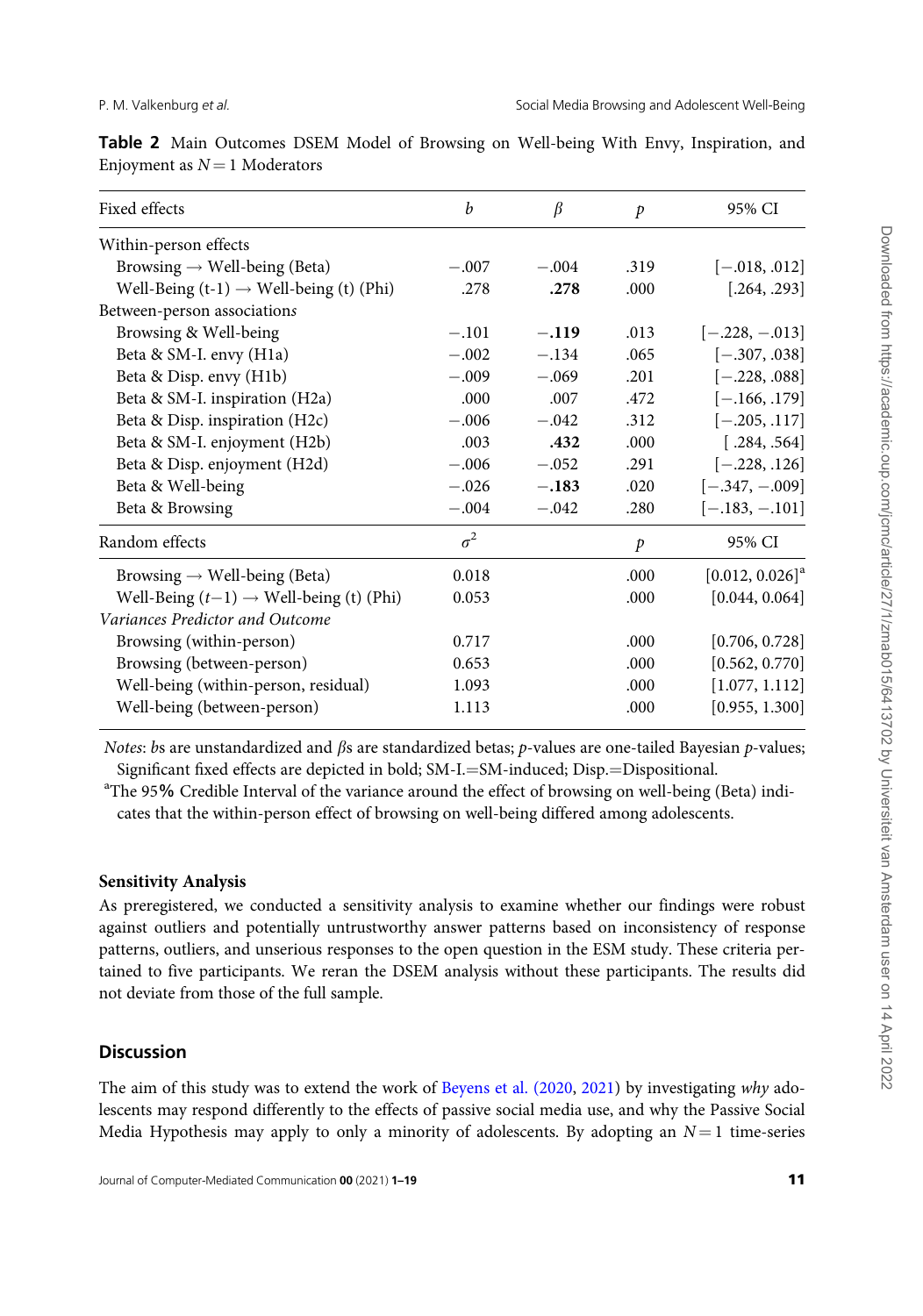

Figure 2 The ranges of the person-specific effects of browsing on well-being for all participants, and for adolescents with SM-induced and no SM-induced envy and enjoyment.

Notes. The x-axes represent the person-specific effect sizes of browsing on well-being for all adolescents (lower left plot), for adolescents with SM-induced envy ( $\beta > +.05$ ) and no SM-Induced envy ( $\beta = \leq +.05$ ), and for adolescents with SM-enjoyment and no SM-induced enjoyment. The effects of browsing on well-being ranged from  $\beta = -.17$  to  $\beta = +.27$ (lower left histogram). More adolescents with SM-induced envy experienced a negative effect of browsing on well-being (25%, upper right plot) than adolescents without SM-induced envy (13%, upper left plot). Conversely, more adolescents with SM-induced enjoyment experienced positive effects of browsing on well-being (47%, lower right plot) than adolescents without SM-induced enjoyment (9%, lower middle plot).

approach, we investigated firstly to what extent adolescents differed in their SM-induced envy, inspiration, and enjoyment (RQ1 & RQ2), and, secondly, to what extent the effects of browsing on wellbeing depended on these person-specific differences (H1 & H2). We indeed found remarkably strong differences in the person-specific effects of SM browsing on envy, inspiration, and enjoyment (RQ1 & RQ2, see Figure 1). Contrary to expectations, none of the dispositional variants of envy (H1b),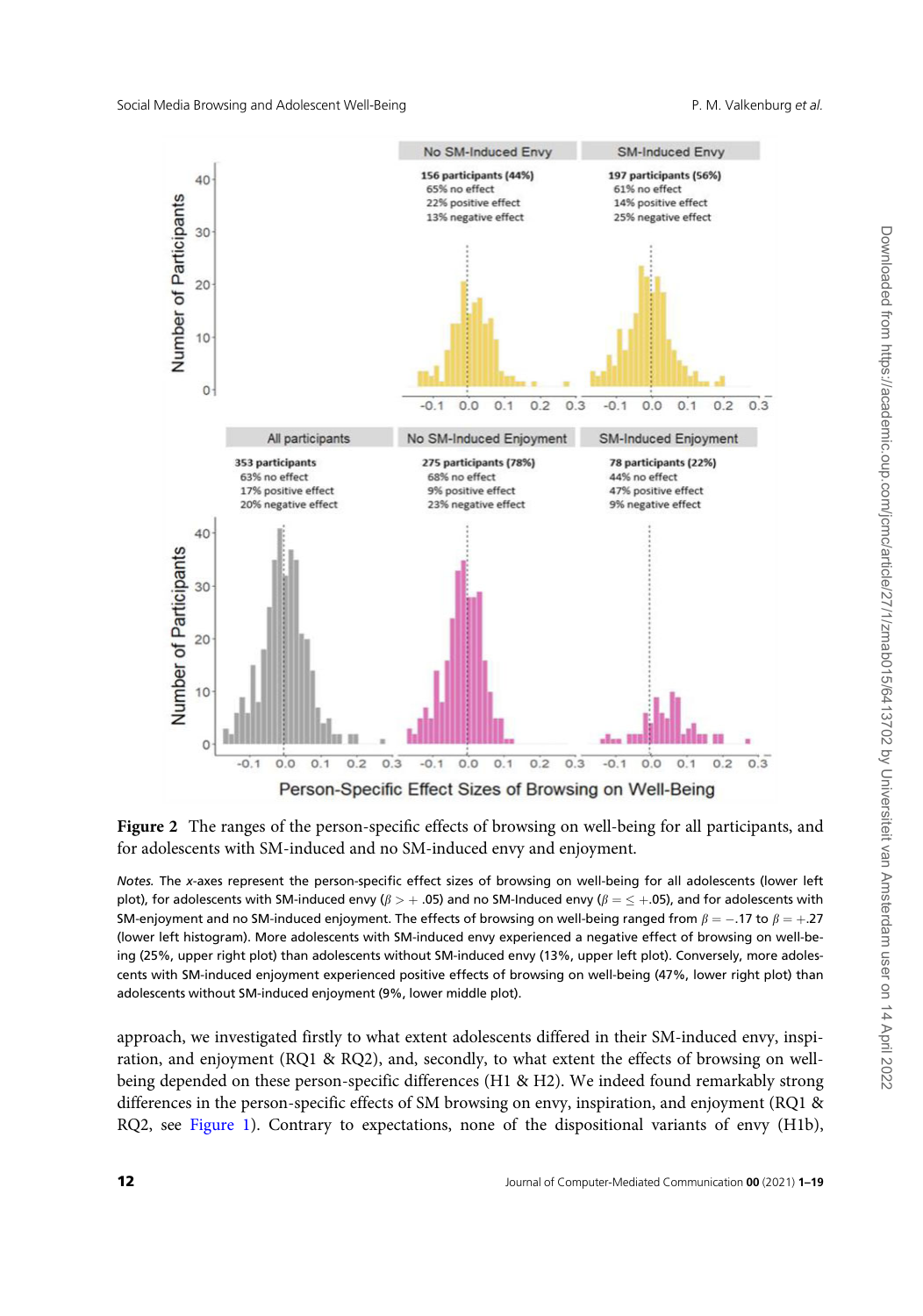inspiration (H2c), and enjoyment (H2d) moderated the person-specific effects of browsing on wellbeing, and neither did SM-induced inspiration (H2a). However, in support of H1a and H2b, adolescents with SM-induced envy were more likely to experience negative effects of browsing on well-being than their peers without SM-induced envy, whereas adolescents with SM-induced enjoyment were more likely to experience *positive* effects of browsing on well-being than those who experienced no enjoyment.

### Comparing Between-Person and Within-Person Associations

In recent years, due to new methods of analysis, such as random-intercept cross-lagged panel models and multi-level models, it has become possible to assess media effects as within-person processes that differ across individuals (McNeish & Hamaker, 2020; Thomas et al., 2021). Therefore, the implications of the current study can best be understood by successively discussing and, when opportune, comparing our between-person results, within-person results, and  $N = 1$  moderation results. As for the between-person results, we found a small negative association ( $\beta$  = -.12) of browsing with wellbeing, which is consistent with prior studies that also investigated between-person associations (e.g., Escobar-Viera et al., 2018; Pang, 2021) and the meta-analysis of Liu et al. (2019). This negative between-person correlation meant that adolescents who spent more time on browsing across the three-week period felt less happy than their peers who spent less time on browsing. At first sight, this negative association seems in line with the Passive Social Media Use Hypothesis.

Establishing a between-person association of browsing with well-being is important, for example if one wants to identify whether high or low SM users experience the lowest levels of well-being. Between-person studies can reveal that adolescents differ from each other, both in well-being and browsing, and that these differences are correlated. However, consistent with earlier studies (e.g., Beyens et al., 2020; Coyne et al., 2020) and the seminal account of Molenaar (2004), we indeed found that the average within-person effect of browsing on well-being deviated from the overall betweenperson association ( $\beta = -.004$  vs.  $\beta = -.12$ ). More importantly, our person-specific within-person results showed that the Passive Social Media Use Hypothesis was rejected for 80% of adolescents.

In all, a comparison of our between-person and person-specific within-person results indicates that the negative between-person associations of browsing with well-being reported in earlier studies, including our own early work, must be interpreted in light of what they are: differences between persons. Some caution is warranted when such between-person results are used to study the effects of media, because media effects involve within-person processes that may differ across individuals (Valkenburg et al., 2016).

#### $N = 1$  Moderation Approach

We introduced an  $N = 1$  moderation approach in this study. An important advantage of such an approach is that it does not only enable researchers to demonstrate that the effects of SM on well-being differ from person to person, but also that the conditions to explain these differences can differ from person to person. Whereas traditional moderation approaches (e.g., by means of an interaction term) can reveal group-level differences based on moderating variables (e.g., gender, age), our  $N = 1$  moderation approach can reveal for how many persons within these groups the hypothesized moderation effect holds (and does not hold).

Our  $N = 1$  moderation approach has yielded unique insights into the effects of SM on well-being. As reported, we found a small negative association of SM-induced envy and a strong positive association of SM-induced enjoyment with the browsing-well-being effect. The small negative moderating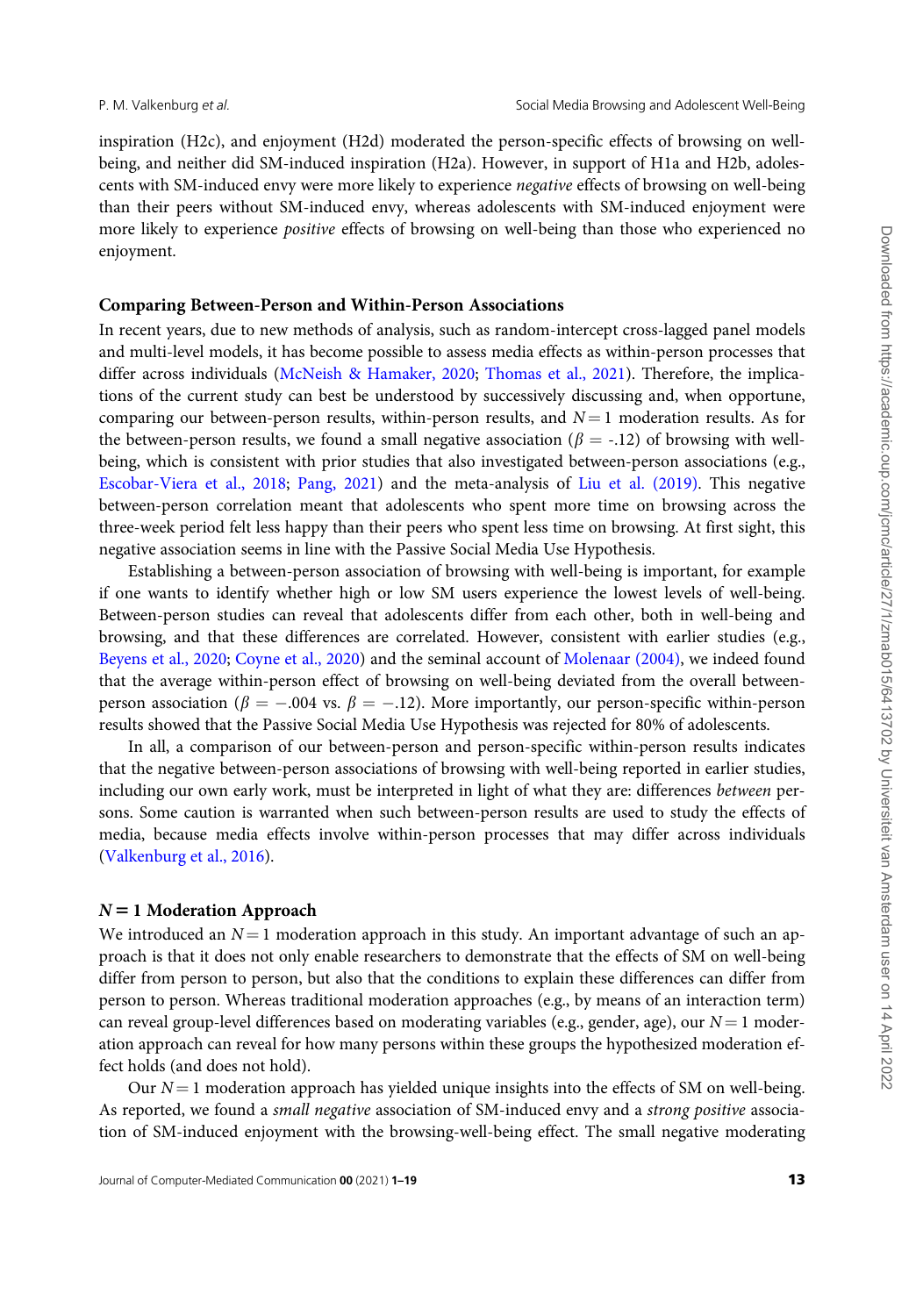effect of SM-induced envy meant that 25% of adolescents with SM-induced envy experienced the hypothesized negative effect of browsing on well-being, which is consistent with H1a. However, 75% of adolescents with SM-induced envy experienced no or even positive effects of browsing on well-being. The attentive reader could of course argue that these null or opposite effects may be due to the small magnitude of this moderating effect. But remarkably, such opposite effects also applied to the strong moderator, SM-induced enjoyment: 47% of adolescents with SM-induced enjoyment experienced the hypothesized positive effects of browsing on well-being (H2b). However, 9% of adolescents with SMinduced enjoyment experienced a negative effect of browsing on well-being, whereas 44% experienced no effect. This means that even for a strong moderator a considerable percentage of respondents within a presumedly homogenous subgroup experienced no or even opposite effects than hypothesized.

#### Strengths, Limitations, and Avenues for Future Research

Our study was one of the first to respond to recent calls for "causal effect heterogeneity," the proposition that individuals differ in how they respond to environmental influences (Bolger et al., 2019, p. 601). Most studies are still designed to answer questions about average group differences or average associations between variables. But an additional important question is: "How many people in my study behaved or responded in a manner consistent with theoretical expectation?" (Grice et al., 2020, p. 1). Our causal effects heterogeneity approach allowed us to show that a seemingly established hypothesis in the literature, the Passive Social Media Use Hypothesis, may be less universal than previously assumed. And it also allowed us to demonstrate for how many individuals weak and strong moderation effects hold and do not hold.

Despite its strengths, our study also has weaknesses. Consistent with theories on inspiration (Thrash et al., 2014) and affect (Watson et al., 1988), we conceptualized inspiration as a positive and envy as a negative experience/emotion. Because we conceptualized envy as malicious envy, it should result in a negative association with inspiration. However, we found a counterintuitive positive correlation between envy and inspiration. Therefore, we cannot exclude the possibility that some adolescents may have perceived envy as benign envy, which may explain why among 14% of the adolescents, SM-induced envy led to a positive association of browsing on well-being. We also cannot exclude the possibility that our participants failed to understand the Dutch translation of inspired. Although the word "inspired" is included as an emotion in the PANAS, this may not necessarily mean that Dutch adolescents understand the word "geïnspireerd" in the same way as English-speaking adolescents would understand the word inspired. Our inspiration item may have also been too narrowly defined. We asked adolescents whether they were inspired by someone. But inspiration can also result from other stimuli, such as aesthetic design or nature (Thrash et al., 2014). The aesthetic visual content on Instagram and Snapchat can easily be a source of inspiration. Future research may need to rethink whether and how to operationalize envy and inspiration in an ESM study, and further explore our unexpected positive association between envy and inspiration.

Affective Versus Cognitive Well-being. Like earlier ESM studies (e.g., Bayer et al., 2018; Verduyn et al., 2015; Wenninger et al., 2019), we focused on affective well-being, and did not include cognitive well-being measures, such as life satisfaction. Unfortunately, the trait-like capacities of cognitive well-being measures render them less suitable to employ in intensive ESM studies. What is crucial in any study design is to carefully match the pace in which a specific media effect takes place with the measurement frequency of this effect. Affective well-being fluctuates both across short- (e.g.,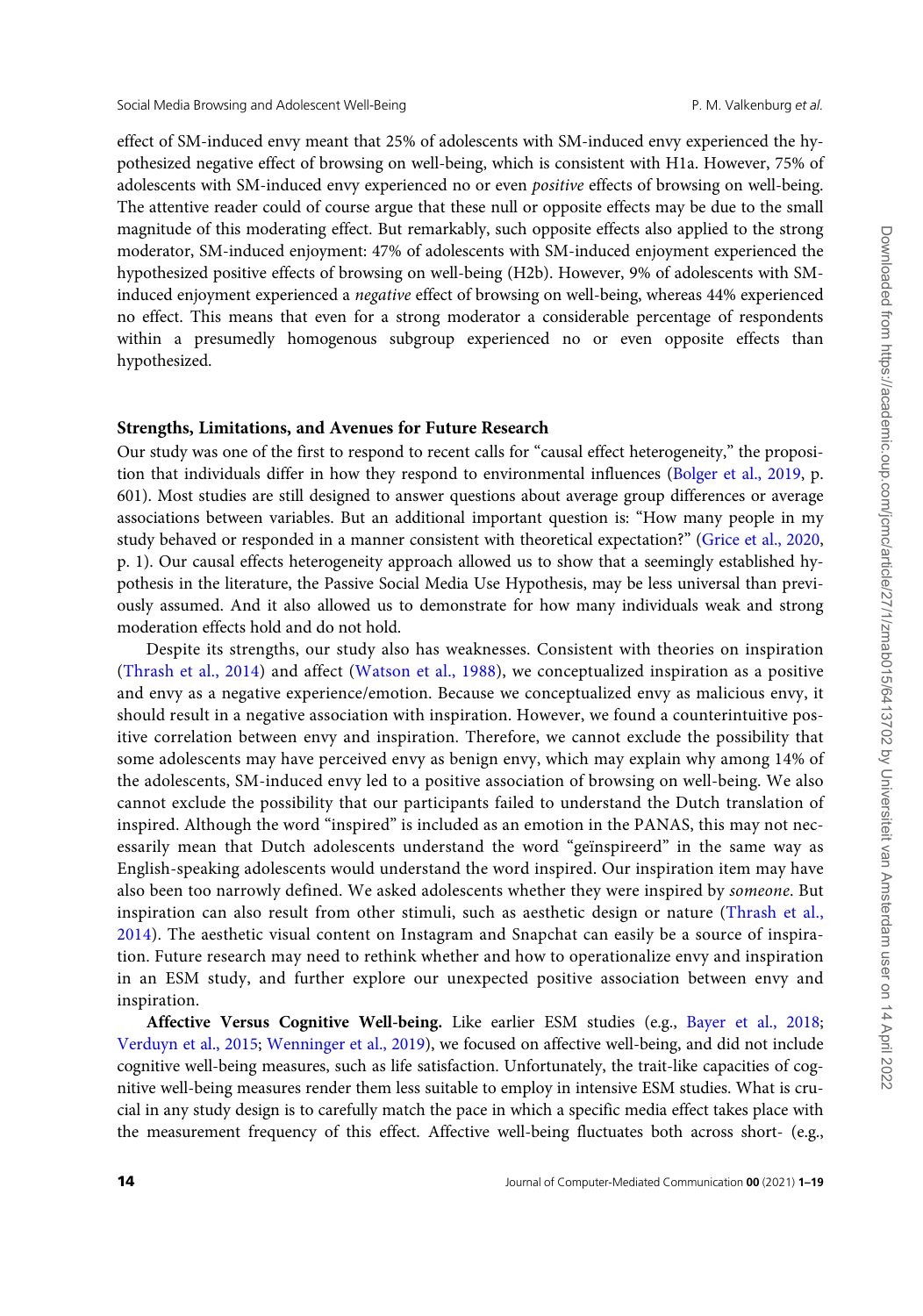hourly) and longer-term time intervals (e.g., monthly, or yearly). Therefore, the effect of browsing on affective well-being may occur both in the short- and longer-term. However, investigating effects of SM use on cognitive well-being requires wider measurement intervals, because cognitive well-being measures only show longer-term within-person changes (e.g., Dienlin & Johannes, 2020). Therefore, what our field really needs are designs that combine the investigation of short- and longer-term effects, because only such designs can teach us whether, how, when, and for whom potential shortterm media effects accumulate into longer-term effects.

Well-Being Versus Ill-Being. A recent scoping review of Valkenburg et al. (2021) found that about half of the existing studies into the associations of browsing or active SM use focused on wellbeing (e.g., life satisfaction, affective well-being, positive affect), whereas the other half focused on ill-being (e.g., depression, depressed mood, negative affect). In a recent meta-analysis on SM use and well-being, the measures of ill-being were reversed to collapse them with measures of wellbeing (Liu et al., 2019, p. 267). However, it is progressively acknowledged that well-being is not simply the flip-side of ill-being (Ryff et al., 2006). A low level of ill-being does not necessarily imply a high level of well-being, whereas a low level of well-being does not equal a high level of ill-being (e.g., Ryff et al., 2006). Therefore, there is a need for future ESM studies to investigate and compare the effects of SM use on affective well-being (e.g., happiness) with those on affective ill-being (e.g., sadness).

Heterogenous Content as an Explanation. Like all earlier survey and ESM studies on SM use and well-being, our study investigated adolescents' time spent on browsing (Valkenburg et al., 2021). We did not investigate how SM content encountered during browsing may have played a role in the sizeable heterogeneity in adolescents' responses. Some adolescents may have more often browsed cheerful content, such as funny memes, during the three-week ESM study whereas others may have more often browsed negative content or harmful content. But differences in encountered content cannot fully explain our results. After all, both adolescents and adults also (or even) display striking differences in responses to the same experimental content or treatments (Bolger et al., 2019; Thomaes et al., 2010). Therefore, future studies should try to measure both heterogeneity in content and heterogeneity in reception. In experiments, this can best be done by adopting a "causal effect heterogeneity approach" as proposed by Bolger et al. (2019). In survey research, this can best be realized by linking survey data to additional data collection methods, such as random screenshots (Reeves et al., 2019) or SM data downloads (Boeschoten et al., 2020).

### Conclusion

Along with the studies of Beyens et al. (2020, 2021), the current study demonstrated that it is time to reconsider the Passive Social Media Use Hypothesis (cf. Burnell et al., 2020; Ellison et al., 2020; Kross et al., 2020; Valkenburg et al., 2021), by acknowledging that (a) passive use might not be the right term to describe the variety of active intra-individual processes that may occur during browsing, and (b) social media browsing may lead to positive, negative, or no effects among individuals, depending on a variety of dispositional, developmental, social, and situational antecedents, mediators, and moderators.

#### Acknowledgements

This preregistered study was funded by an NWO Spinoza Prize and a Gravitation grant (NWO Grant 024.001.003; Consortium on Individual Development) awarded to P.V. by the Dutch Research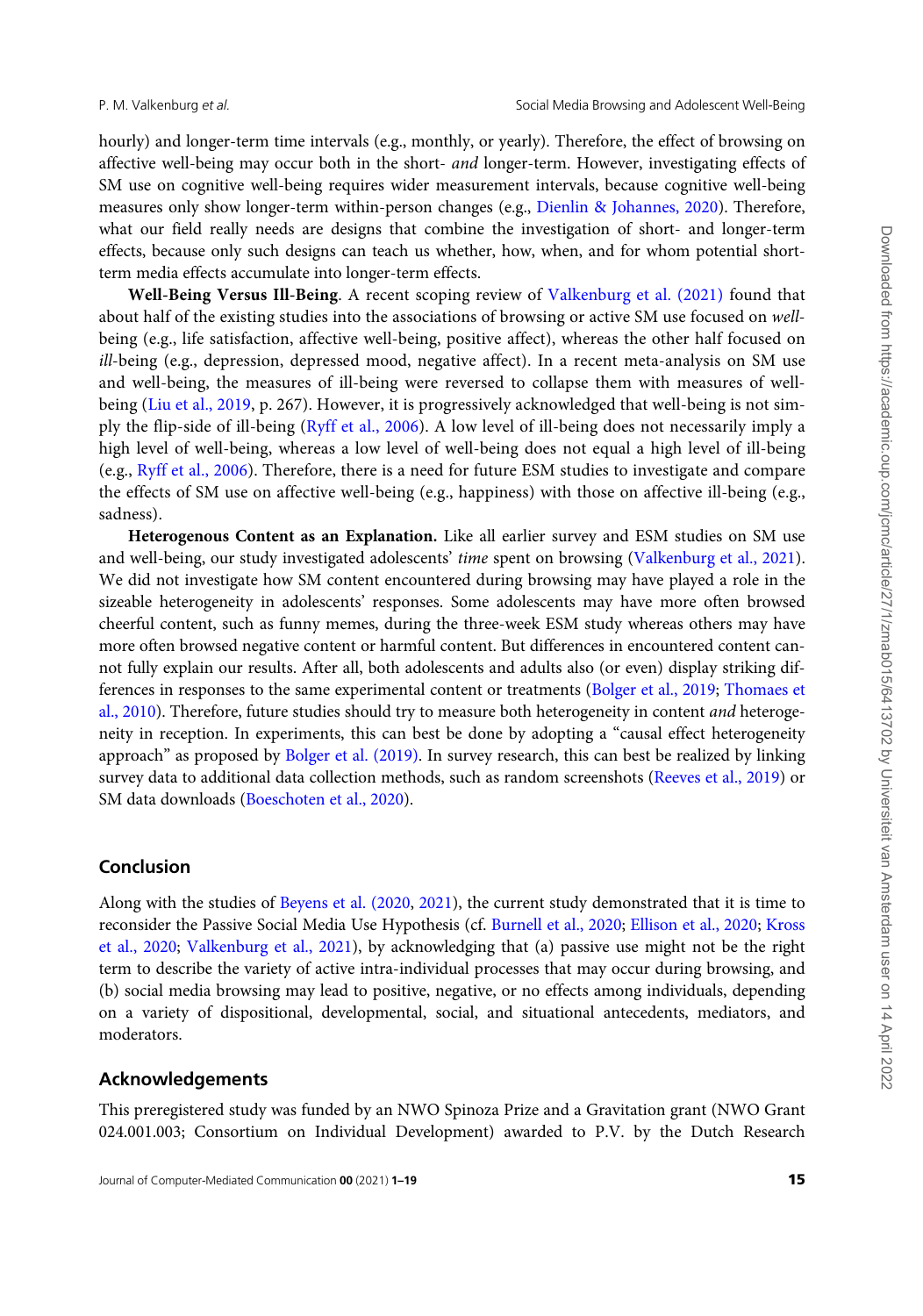Council (NWO). Additional funding was received from a VIDI grant (NWO VIDI Grant 452.17.011) awarded to L.K.

# Conflict of Interest

None of the authors have any conflicts of interest.

### References

- Asparouhov, T., Hamaker, E. L., & Muthén, B. (2018). Dynamic structural equation models. Structural Equation Modeling: A Multidisciplinary Journal, 25(3), 359–388. 10.108 0/10705511.2017.1406803
- Bayer, J. B., Ellison, N., Schoenebeck, S., Brady, E., & Falk, E. B. (2018). Facebook in context(s): Measuring emotional responses across time and space. New Media & Society, 20(3), 1047-1067. 10.1177/1461444816681522
- Bayer, J. B., Triệu, P., & Ellison, N. B. (2020). Social media elements, ecologies, and effects. Annual Review of Psychology, 71, 471–497. 10.1146/annurev-psych-010419-050944
- Beyens, I., Pouwels, J. L., van Driel, I. I., Keijsers, L., & Valkenburg, P. M. (2020). The effect of social media on well-being differs from adolescent to adolescent. Scientific Reports, 10, 10763. 10.1038/s41598-020-67727-7
- Beyens, I., Pouwels, J. L., van Driel, I. I., Keijsers, L., & Valkenburg, P. M. (2021). Social media use and adolescents' well-being: Developing a typology of person-specific effect patterns. Communication Research. 10.1177/00936502211038196
- Boeschoten, L., Ausloos, J., Moeller, J., Araujo, T., & Oberski, D. L. (2020). [Pre-print] Digital trace data collection through data donation. arXiv preprint arXiv:2011.09851.
- Bolger, N., Zee, K., Rossignac-Milon, M., & Hassin, R. (2019). Causal processes in psychology are heterogeneous. Journal of Experimental Psychology: General, 148, 601–618. https://doi.org/10. 1037/xge0000558
- Burnell, K., George, M. J., & Underwood, M. K. (2020). Browsing different Instagram profiles and associations with psychological well-being. Frontiers in Human Dynamics, 2, 6. https://doi.org/ 10.3389/fhumd.2020.585518
- Cohen-Charash, Y. (2009). Episodic envy. Journal of Applied Social Psychology, 39(9), 2128–2173. 10.1111/j.1559-1816.2009.00519.x
- Coyne, S. M., Rogers, A. A., Zurcher, J. D., Stockdale, L., & Booth, M. (2020). Does time spent using social media impact mental health? An eight year longitudinal study. Computers in Human Behavior, 104, Article 106160. 10.1016/j.chb.2019.106160
- Diener, E. (1990). Memory accuracy in the recall of emotions [10.1037/0022-3514.59.2.291]. Journal of Personality and Social Psychology, 59, 291–297. 10.1037/0022-3514.59.2.291
- Dienlin, T., & Johannes, N. (2020). The impact of digital technology use on adolescent well-being. Dialogues in Clinical Neuroscience, 22(2), 135–142. 10.31887/DCNS.2020.22.2/tdienlin
- Ekman, P. (1992). An argument for basic emotions. Cognition  $\mathfrak{G}$  Emotion, 6(3-4), 169-200. https://doi.org/10.1080/02699939208411068
- Ellison, N. B., Triệu, P., Schoenebeck, S., Brewer, R., & Israni, A. (2020). Why we don't click: Interrogating the relationship between viewing and clicking in social media contexts by exploring the "non-click". Journal of Computer-Mediated Communication, 25(6), 402–426. https://doi.org/10.1093/jcmc/zmaa013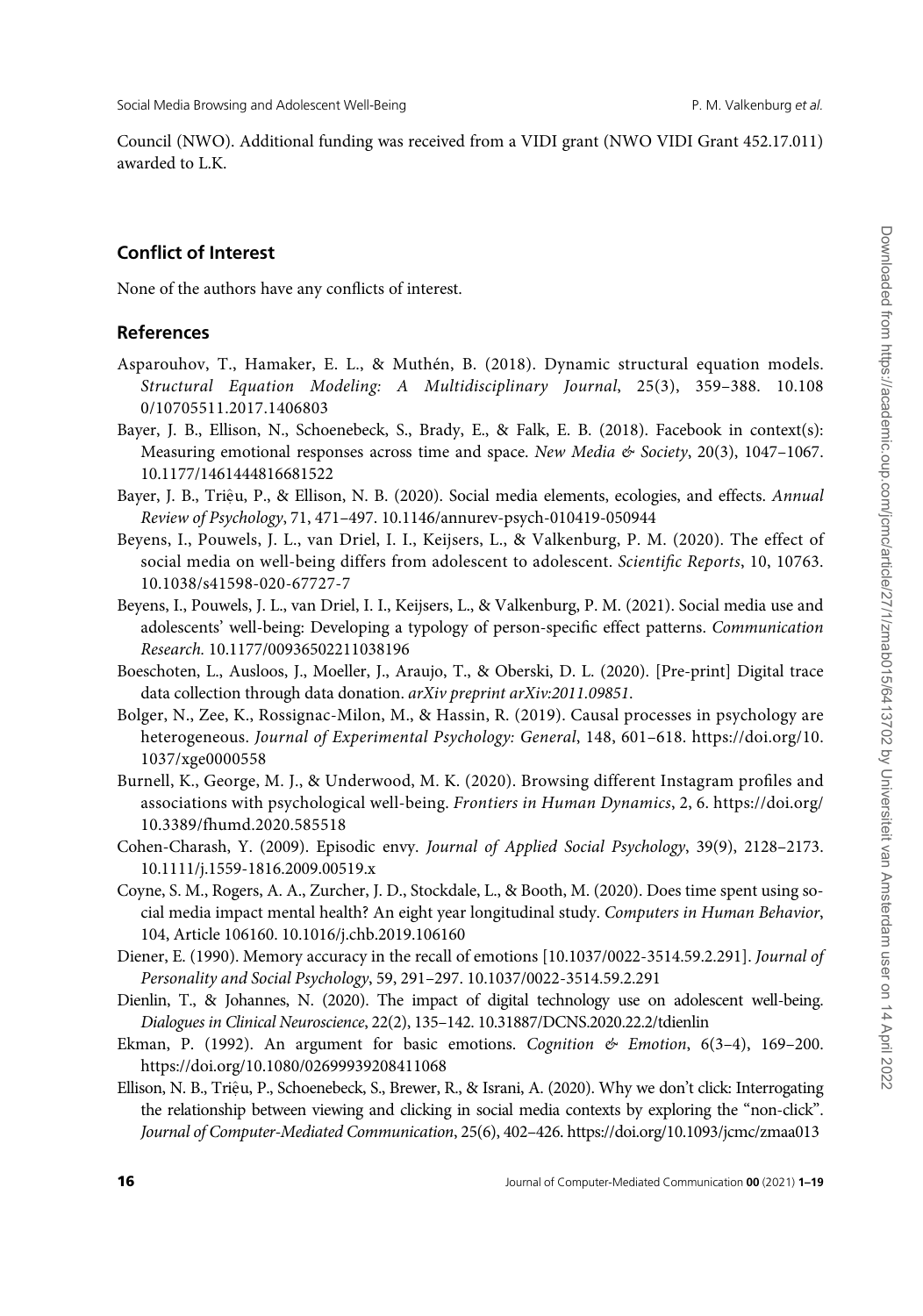- Escobar-Viera, C. G., Shensa, A., Bowman, N. D., Sidani, J. E., Knight, J., James, A. E., & Primack, B. A. (2018). Passive and active social media use and depressive symptoms among United States adults. Cyberpsychology, Behavior, and Social Networking, 21(7), 437–443. https://doi.org/10.1089/cyber.2017.0668
- Fleeson, W. (2001). Toward a structure-and process-integrated view of personality: Traits as density distributions of states. Journal of Personality and Social Psychology, 80(6), 1011. https://doi.org/10.1037/0022- 3514.80.6.1011
- Frison, E., & Eggermont, S. (2017). Browsing, posting, and liking on Instagram: The reciprocal relationships between different types of Instagram use and adolescents' depressed mood. Cyberpsychology, Behavior, and Social Networking, 20(10), 603–609. https://doi.org/10.1089/cyber. 2017.0156
- Grice, J. W., Medellin, E., Jones, I., Horvath, S., McDaniel, H., O'lansen, C., & Baker, M. (2020). Persons as effect sizes. Advances in Methods and Practices in Psychological Science. 10.1177/2515245920922982
- Hall, S. (1980). Encoding/decoding. In S. Hall, D. Hobson, A. Lowe, & P. Willis (Eds.), Culture, media, language: Working papers in cultural studies (pp. 128–138). London: Hutchinson.
- Krasnova, H., Widjaja, T., Buxmann, P., Wenninger, H., & Benbasat, I. (2015). Why following friends can hurt you: An exploratory investigation of the effects of envy on social networking sites among college-age users. Information Systems Research, 26(3), 585–605. https://doi.org/10.1287/isre.2015.0588
- Kross, E., Verduyn, P., Sheppes, G., Costello, C. K., Jonides, J., & Ybarra, O. (2020). Social media and well-being: Pitfalls, progress, and next steps. Trends in Cognitive Sciences. https://doi.org/ 10.1016/j.tics.2020.10.005
- Lennarz, H. K., Lichtwarck-Aschoff, A., Finkenauer, C., & Granic, I. (2017). Jealousy in adolescents' daily lives: How does it relate to interpersonal context and well-being? Journal of Adolescence, 54, 18–31. 10.1016/j.adolescence.2016.09.008
- Lerner, R. M., & Lerner, J. V. (2019). An idiographic approach to adolescent research: Theory, method, and application. In L. B. Hendry & M. Kloep (Eds.), Reframing Adolescent Research (pp. 25–38). Routledge.
- Lin, R., van de Ven, N., & Utz, S. (2018). What triggers envy on Social Network Sites? A comparison between shared experiential and material purchases. Computers in Human Behavior, 85, 271–281. 10.1016/j.chb.2018.03.049
- Liu, D., Baumeister, R. F., Yang, C.-C., & Hu, B. (2019). Digital communication media use and psychological well-being: A meta-analysis. Journal of Computer-Mediated Communication, 24, 259–274. 10.1093/ccc/zmz013
- Maciejewski, D. F., van Lier, P. A. C., Branje, S. J. T., Meeus, W. H. J., & Koot, H. M. (2015). A 5-Year longitudinal study on mood variability across adolescence using daily diaries. Child Development, 86(6), 1908–1921. 10.1111/cdev.12420
- McNeish, D., & Hamaker, E. L. (2020). A primer on two-level dynamic structural equation models for intensive longitudinal data in Mplus. Psychological Methods, 25(5), 610–635. https://doi.org/10.1037/ met0000250
- Meier, A., Gilbert, A., Börner, S., & Possler, D. (2020). Instagram inspiration: How upward comparison on social network sites can contribute to well-being. Journal of Communication, 70(5), 721–743. 10.1093/joc/jqaa025
- Molenaar, P. C. M. (2004). A manifesto on psychology as idiographic science: Bringing the person back into scientific psychology, this time forever. Measurement 2(4), 201–218. 10.1207/s1 5366359mea0204\_1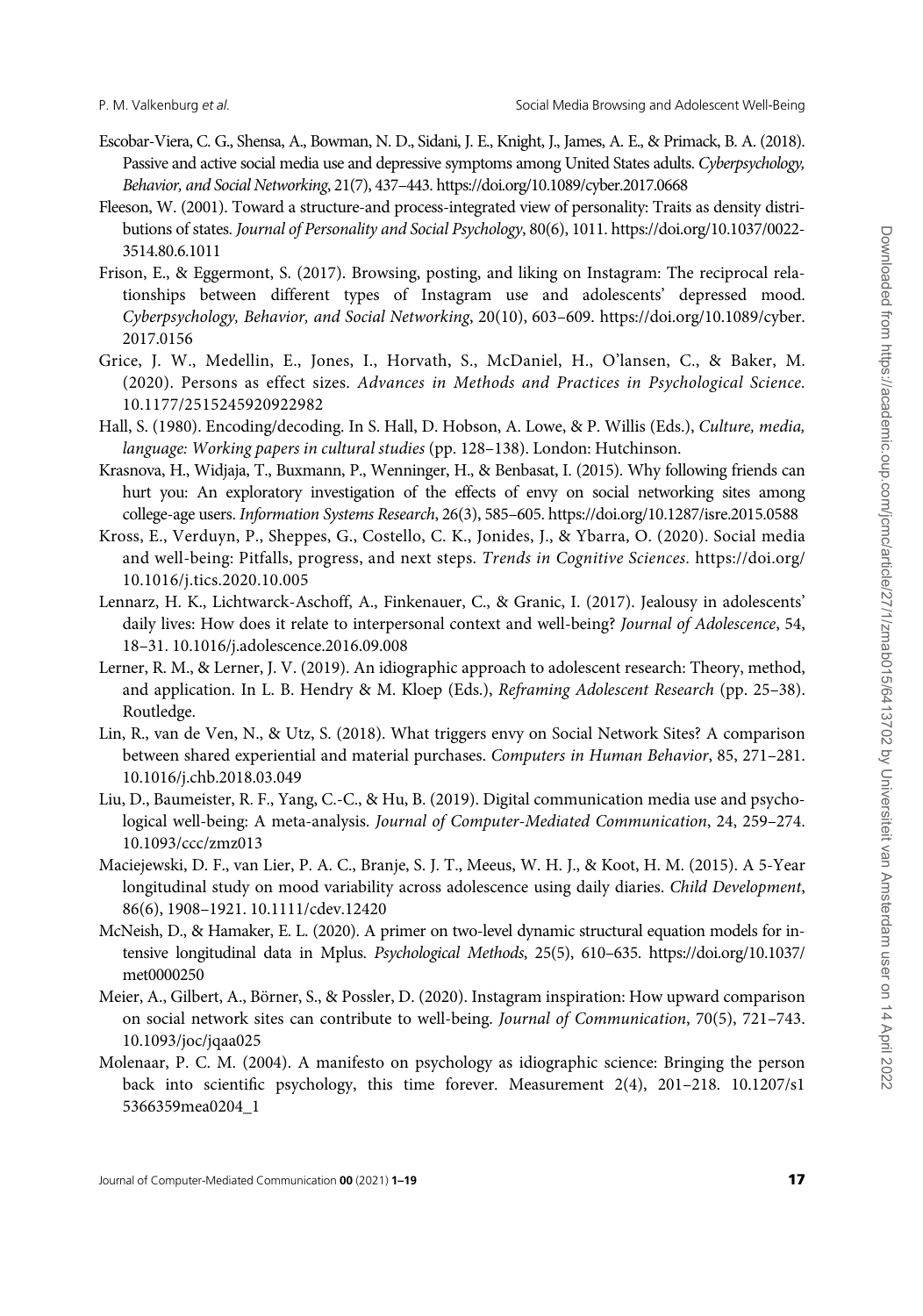- Molenaar, P. C. M., & Campbell, C. G. (2009). The new person-specific paradigm in psychology. Current Directions in Psychological Science, 18(2), 112–117. 10.1111/j.1467-8721.2009.01619.x
- Noon, E. J., & Meier, A. (2019). Inspired by friends: Adolescents' network homophily moderates the relationship between social comparison, envy, and inspiration on Instagram. Cyberpsychology, Behavior, and Social Networking, 22(12), 787–793. 10.1089/cyber.2019.0412
- Orben, A., Dienlin, T., & Przybylski, A. K. (2019). Social media's enduring effect on adolescent life satisfaction. Proceedings of the National Academy of Sciences, 116(21), 10226–10228. https://doi.org/ 10.1073/pnas.1902058116
- Orben, A., & Przybylski, A. K. (2019). The association between adolescent well-being and digital technology use. Nature Human Behaviour. 10.1038/s41562-018-0506-1
- Pang, H. (2021). Unraveling the influence of passive and active WeChat interactions on upward social comparison and negative psychological consequences among university students. Telematics and Informatics, 57, 101510. 10.1016/j.tele.2020.101510
- Parrott, W. G., & Smith, R. H. (1993). Distinguishing the experiences of envy and jealousy. Journal of Personality and Social Psychology, 64(6), 906–920. 10.1037/0022-3514.64.6.906
- Reeves, B., Ram, N., Robinson, T. N., Cummings, J. J., Giles, C. L., Pan, J., Chiatti, A., Cho, M., Roehrick, K., Yang, X., Gagneja, A., Brinberg, M., Muise, D., Lu, Y., Luo, M., Fitzgerald, A., & Yeykelis, L. (2019). Screenomics: A framework to capture and analyze personal life experiences and the ways that technology shapes them. Human-Computer Interaction, 1-52. 10.1 080/07370024.2019.1578652
- Reinecke, L., & Trepte, S. (2014). Authenticity and well-being on social network sites: A two-wave longitudinal study on the effects of online authenticity and the positivity bias in SNS communication. Computers in Human Behavior, 30, 95–102. 10.1016/j.chb.2013.07.030
- Ryff, C. D., Dienberg Love, G., Urry, H. L., Muller, D., Rosenkranz, M. A., Friedman, E. M., Davidson, R. J., & Singer, B. (2006). Psychological well-being and ill-Being: Do they have distinct or mirrored biological correlates? Psychotherapy and Psychosomatics, 75(2), 85–95. 10.115 9/000090892
- Scherr, S., Toma, C. L., & Schuster, B. (2019). Depression as a predictor of Facebook surveillance and envy. Journal of Media Psychology, 31, 196–202. 10.1027/1864-1105/a000247
- Schueller, S. M., & Seligman, M. E. P. (2010). Pursuit of pleasure, engagement, and meaning: Relationships to subjective and objective measures of well-being. The Journal of Positive Psychology, 5(4), 253–263. 10.1080/17439761003794130
- Smith, R. H., & Kim, S. H. (2007). Comprehending envy [doi:10.1037/0033-2909.133.1.46]. Psychological Bulletin, 133, 46–64. 10.1037/0033-2909.133.1.46
- Thomaes, S., Reijntjes, A., Orobio de Castro, B., Bushman, B. J., Poorthuis, A., & Telch, M. J. (2010). I like me if you like me: On the interpersonal modulation and regulation of preadolescents' state self-esteem. Child Development, 81(3), 811–825. 10.1111/j.1467-8624.2010.01435.x
- Thomas, F., Shehata, A., Otto, L. P., Möller, J., & Prestele, E. (2021). How to capture reciprocal communication dynamics: Comparing longitudinal statistical approaches in order to analyze withinand between-person effects. Journal of Communication. 10.1093/joc/jqab003
- Thrash, T. M., Moldovan, E. G., Oleynick, V. C., & Maruskin, L. A. (2014). The psychology of inspiration. Social and Personality Psychology Compass, 8(9), 495–510. doi.org/10.1111/ spc3.12127
- Tov, W. (2018). Well-being concepts and components. In E. Diener, S. Oishi, & L. Tay (Eds.), Handbook of well-being. DEF Publishers. nobascholar.com